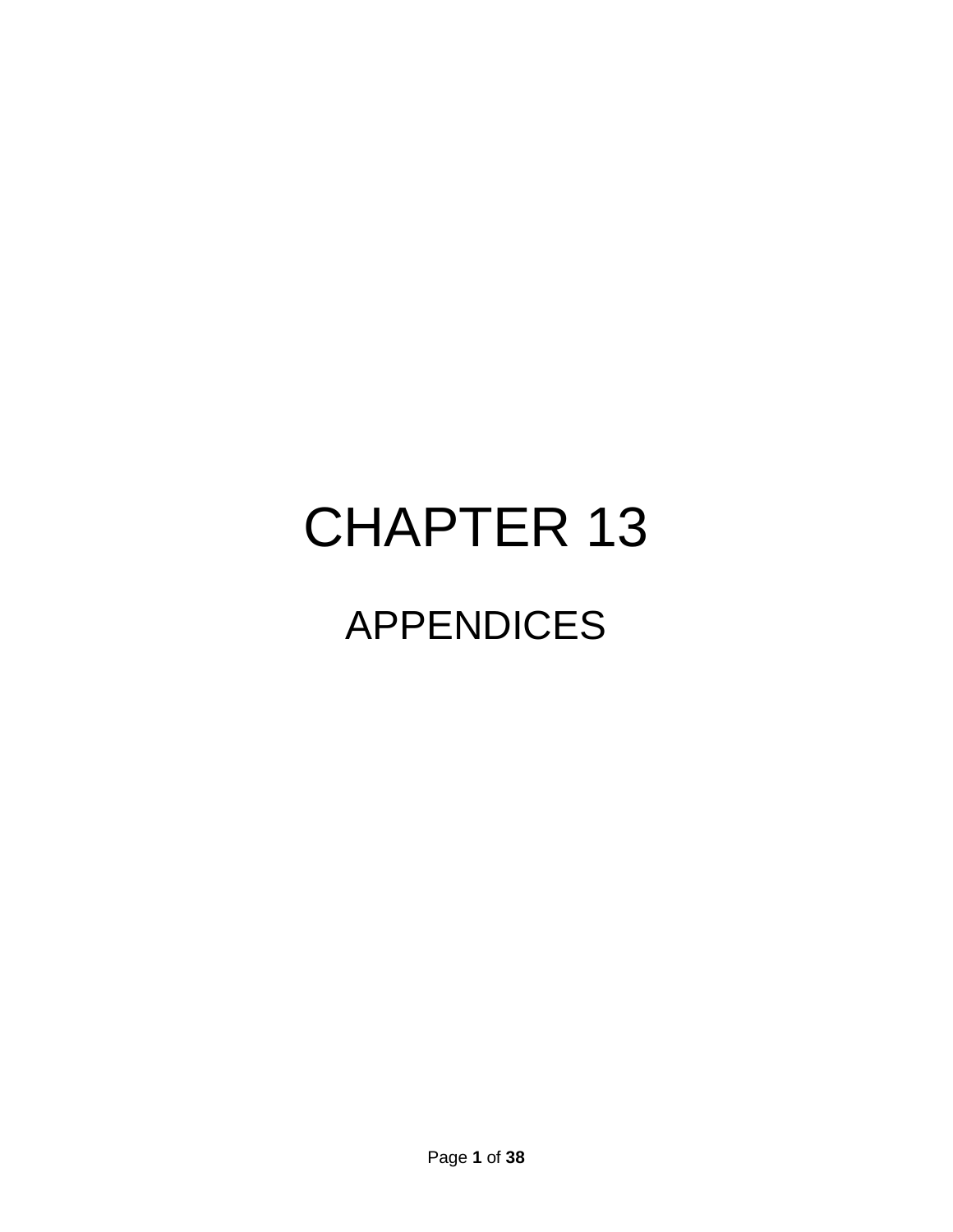### APPENDIX 13-1

### SUMMARY OF CIVIL RIGHTS REPORTING REQUIRMENTS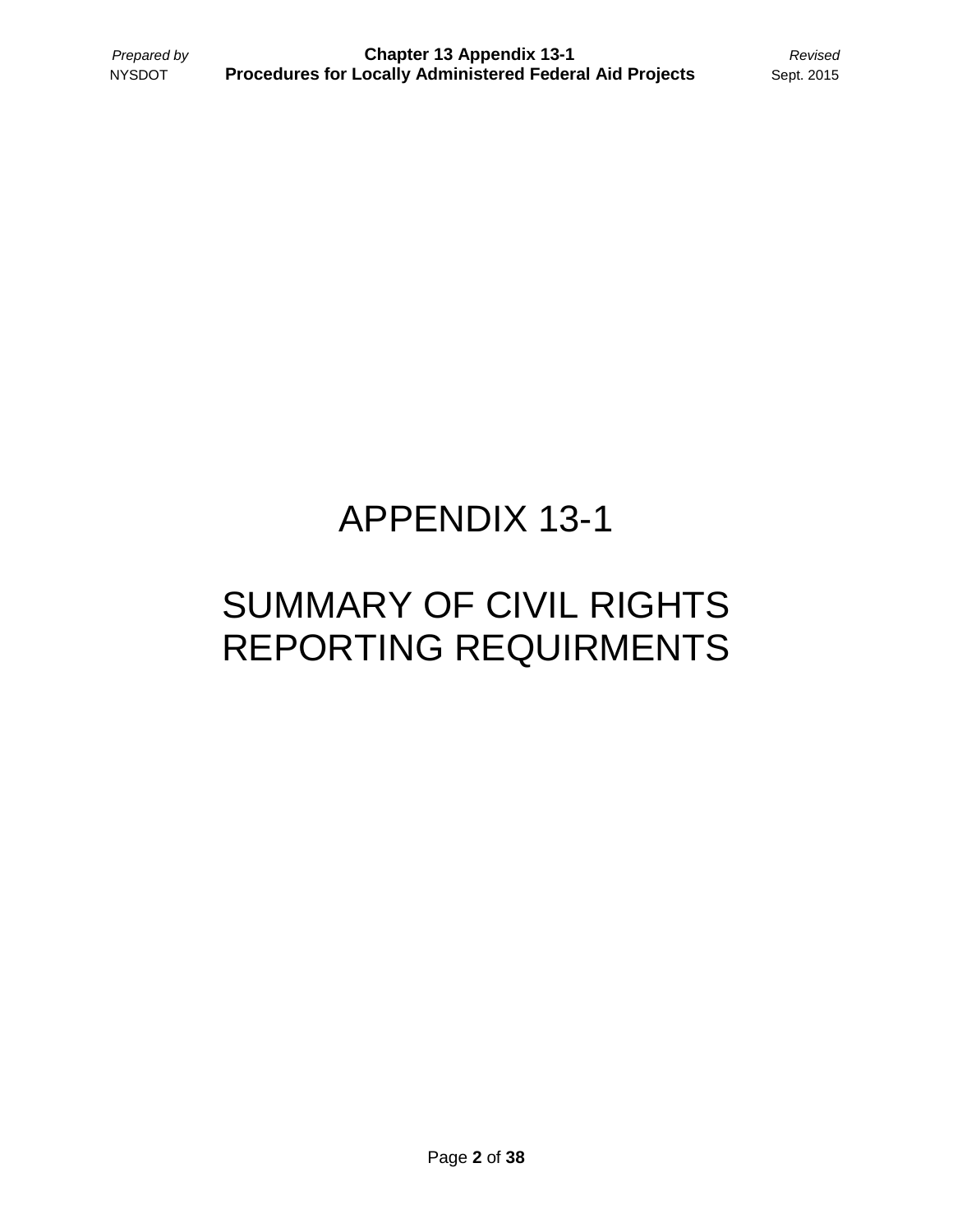*Prepared by* **Chapter 13 Appendix 13-1** *Revised* NYSDOT **Procedures for Locally Administered Federal Aid Projects** Sept. 2015

#### **CONTENTS**

#### **Section Title Page**

| Table 13-1 Summary of Civil Rights Reporting Requirements – Consultant Agreements   |  |
|-------------------------------------------------------------------------------------|--|
| Table 13-2 Summary of Civil Rights Reporting Requirements – Construction Agreements |  |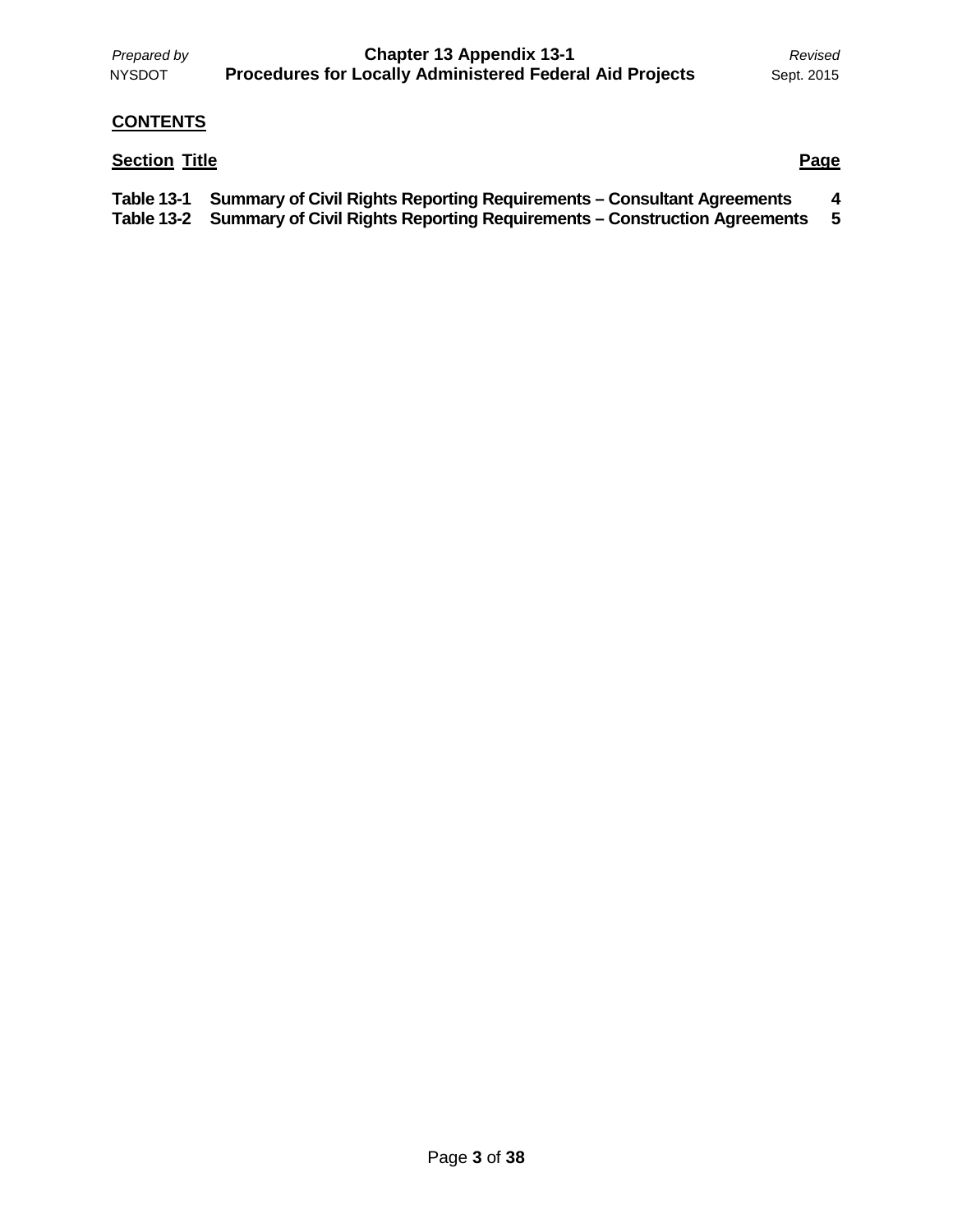| Table 13-1 Summary of Civil Rights Reporting Requirements – Consultant Agreements |         |                                                           |                                         |                       |                                                 |
|-----------------------------------------------------------------------------------|---------|-----------------------------------------------------------|-----------------------------------------|-----------------------|-------------------------------------------------|
|                                                                                   | Form#   | <b>Form Name</b>                                          | <b>Submission</b>                       | <b>Source</b>         | <b>Comments</b>                                 |
| Pre-Designation                                                                   |         | <b>DBE Utilization</b>                                    | <b>Expression of Interest</b>           | Prime                 | List DBEs and respective<br>tasks/scope of work |
| Post-Designation                                                                  | AAP7LL  | Summary of<br>Consultant<br>Payments to<br>Subconsultants | Each Invoice                            | Prime                 | Entered into EBO                                |
|                                                                                   | AAP15LL | Designation of CR<br>Representatives                      | Scope of Services<br>Meeting; Revisions | Prime/<br><b>Subs</b> |                                                 |
|                                                                                   | AAP26LL | Monthly Training<br>Progress Report                       | $20th$ of the following<br>month        | Prime                 | If applicable                                   |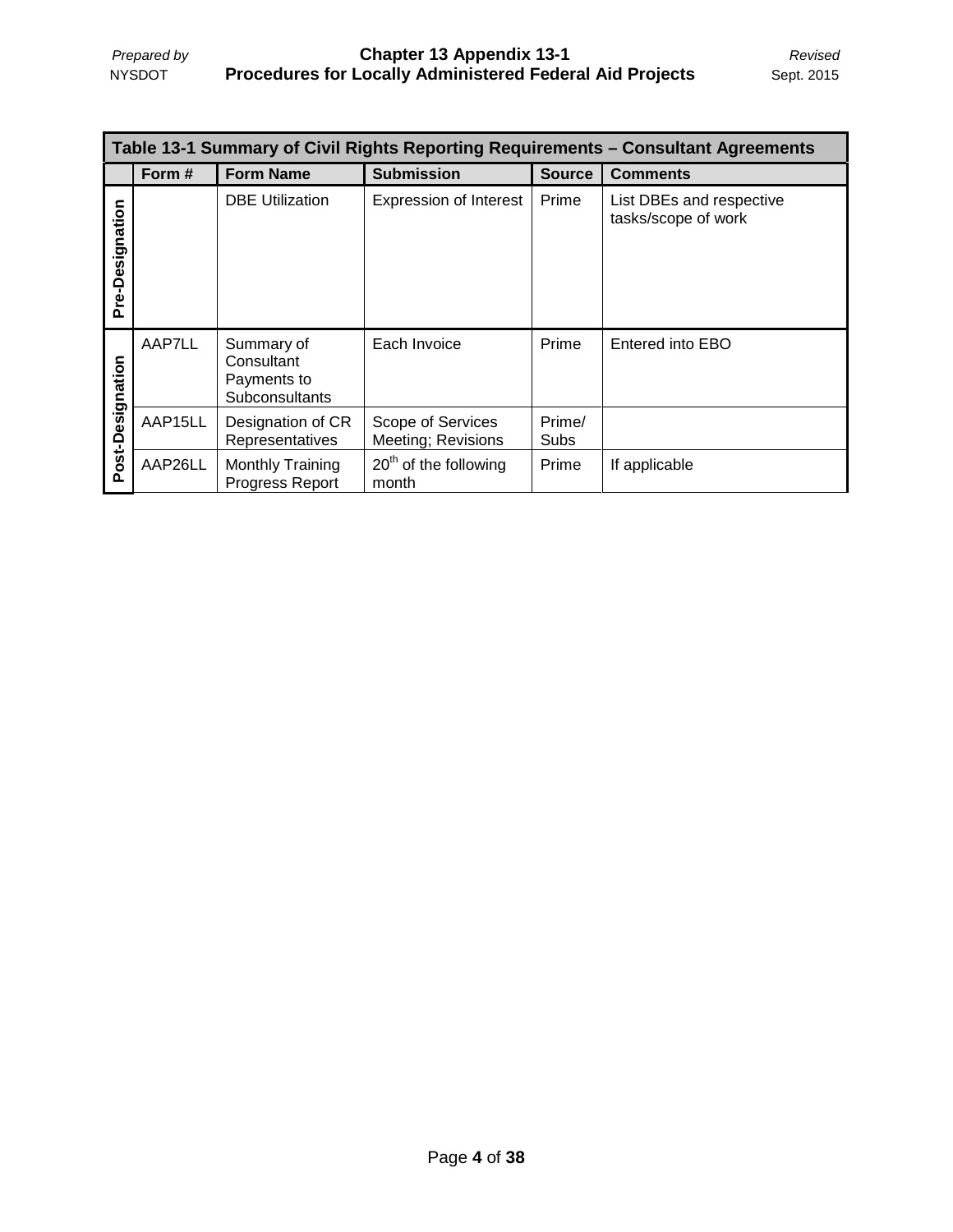|            | Table 13-2 Summary of Civil Rights Reporting Requirements - Construction<br><b>Contracts</b> |                                                              |                                  |                       |                                                                                                                                                                                                        |
|------------|----------------------------------------------------------------------------------------------|--------------------------------------------------------------|----------------------------------|-----------------------|--------------------------------------------------------------------------------------------------------------------------------------------------------------------------------------------------------|
|            | Form #                                                                                       | <b>Form Name</b>                                             | <b>Submission</b>                | <b>Source</b>         | <b>Comments</b>                                                                                                                                                                                        |
|            | AAP10LL                                                                                      | <b>DBE Solicitation Log</b>                                  | 7 days after bid<br>opening      | Prime                 | Provide if DBE Goal is not<br>met                                                                                                                                                                      |
|            | AAP15LL                                                                                      | Designation of CR<br>Representatives                         | 7 days after bid<br>opening      | Prime/<br><b>Subs</b> | Not required for Material<br>Suppliers; entered into<br><b>EBO</b>                                                                                                                                     |
|            | AAP19LL                                                                                      | DBE Schedule of<br>Utilization                               | 7 days after bid<br>opening      | Prime                 | Entered into EBO                                                                                                                                                                                       |
| Pre-Award  | AAP20LL                                                                                      | <b>DBE Utilization</b><br>Worksheet                          | 7 days after bid<br>opening      | Prime                 | Entered into EBO                                                                                                                                                                                       |
|            | AAP23LL                                                                                      | Pre-Award DBE Trucking<br>Commitment Info                    | 7 days after bid<br>opening      | Prime                 | Provide if trucking is<br>utilized; entered into EBO                                                                                                                                                   |
|            | AAP22LL                                                                                      | Pre-Award DBE Material<br><b>Supplier Commitment</b><br>Info | 7 days after bid<br>opening      | Prime                 | Provide if suppliers are<br>utilized                                                                                                                                                                   |
|            | AAP35LL                                                                                      | <b>Workforce Participation</b><br>Plan                       | Preconstruction<br>Meeting       | Prime                 | Each time there is a<br>significant change. A<br>separate form is required<br>for each year. Composite<br>workforce. If not approved,<br>no work shall occur until<br>such time that it is<br>accepted |
|            | AAP15LL                                                                                      | Designation of CR<br>Representatives                         | <b>Revisions</b>                 | Prime/<br><b>Subs</b> | Entered into EBO                                                                                                                                                                                       |
| Post-Award | AAP19LL                                                                                      | DBE Schedule of<br>Utilization                               | <b>Revisions</b>                 | Prime                 | Entered into EBO                                                                                                                                                                                       |
|            | AAP20LL                                                                                      | <b>DBE Utilization</b><br>Worksheet                          | <b>Revisions</b>                 | Prime                 | Entered into EBO                                                                                                                                                                                       |
|            | AAP21LL                                                                                      | Contractor Report of<br><b>Contract Payments</b>             | Every estimate                   | Prime                 | Entered into EBO                                                                                                                                                                                       |
|            | AAP26LL                                                                                      | <b>Monthly Training</b><br>Progress Report                   | $20th$ of the<br>following month | Prime                 | If applicable; entered into<br>EBO; print and obtain all<br>signatures                                                                                                                                 |
|            | AAP33LL                                                                                      | Monthly Employment<br><b>Utilization Report</b>              | $15th$ of the<br>following month | Prime/<br>Subs        | Workforce data entered<br>into EBO                                                                                                                                                                     |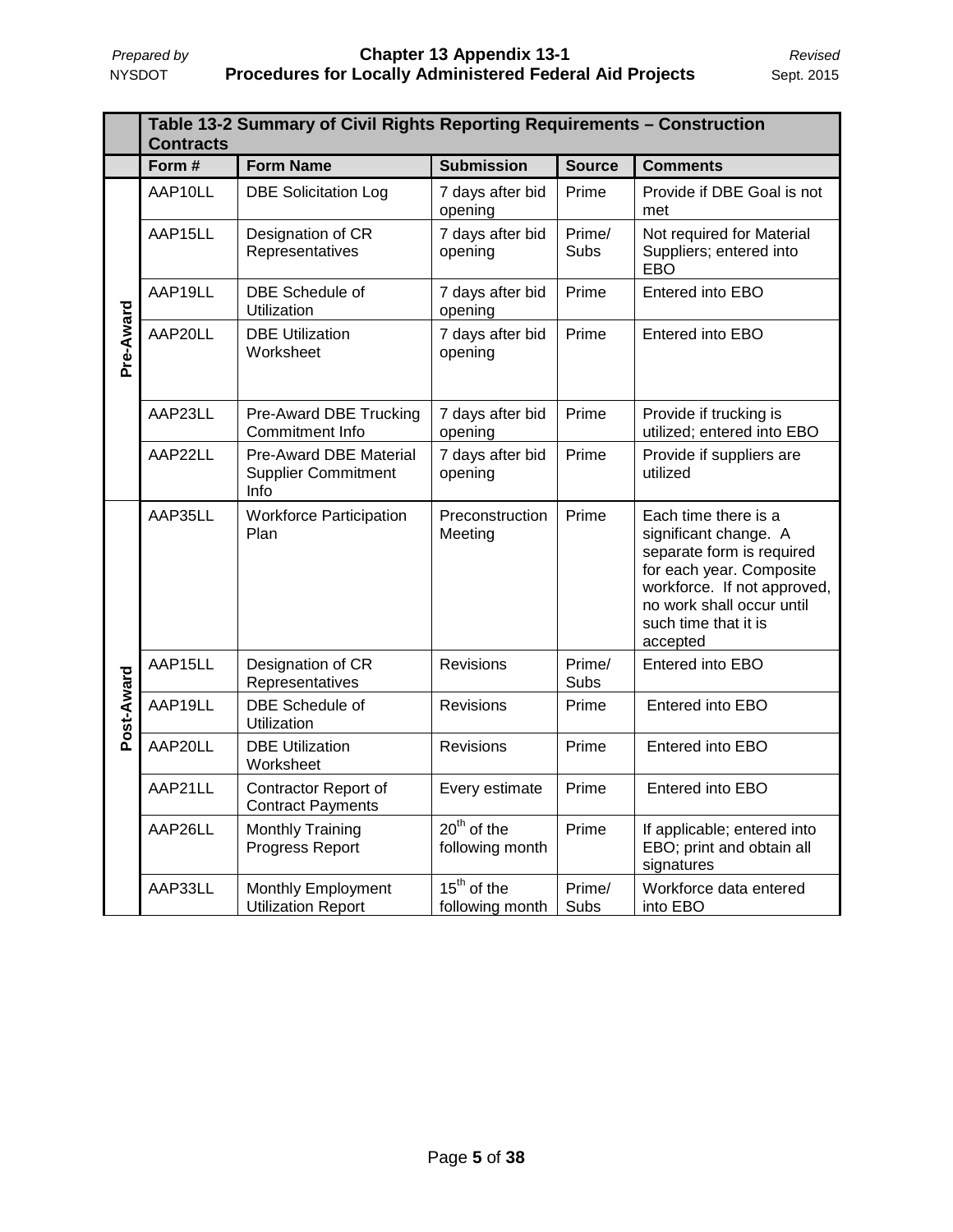### APPENDIX 13-2

### ADA TRANSITION PLAN CHECKLIST **(For Pedestrian Facilities in the Public Row)**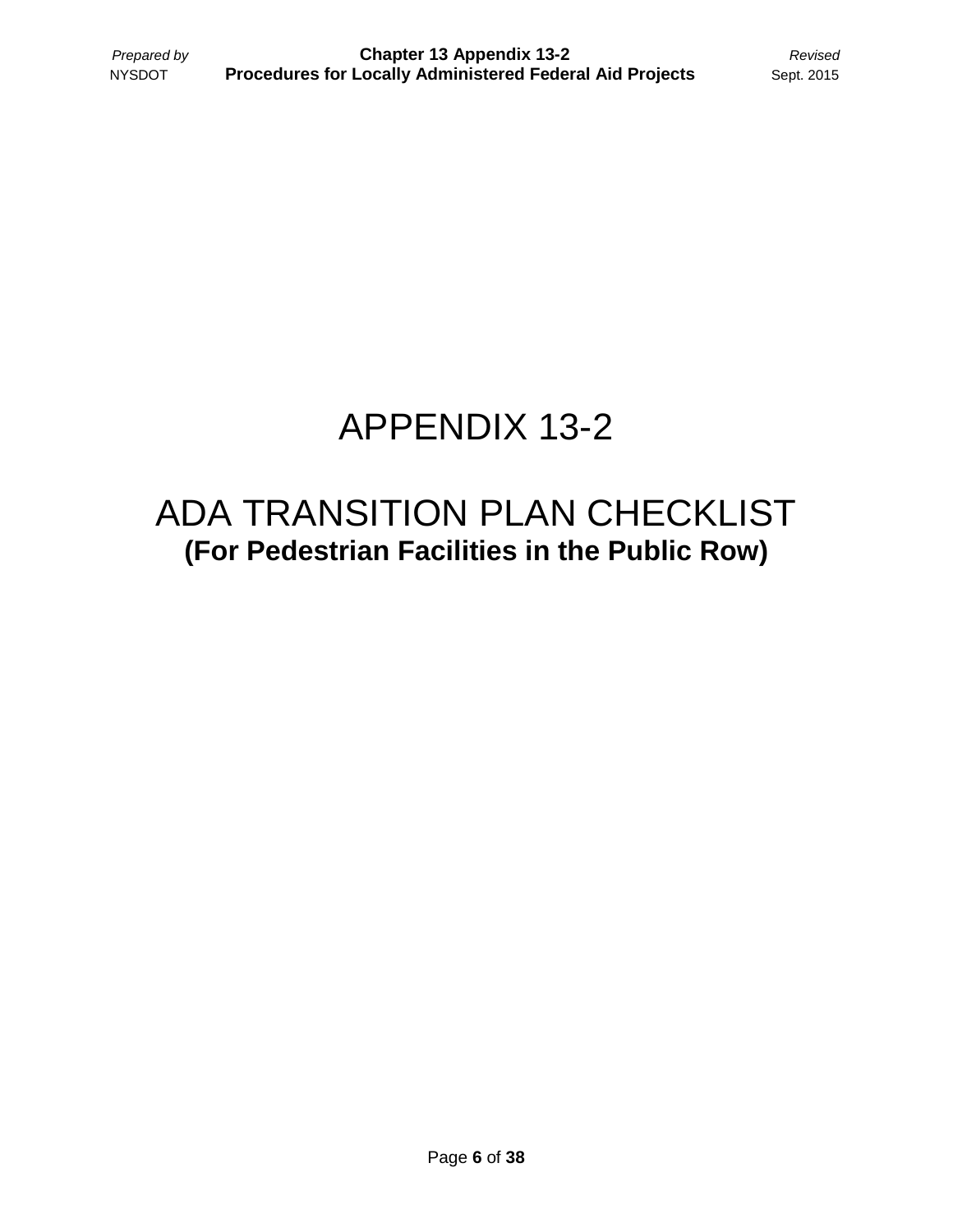#### **ADA TRANSITION PLAN CHECKLIST FOR PEDESTRIAN FACILITIES IN THE PUBLIC ROW**

The Americans with Disabilities Act (ADA) and other federal statutes place responsibility on Sponsors to meet accessibility requirements for pedestrians. These requirements include a selfevaluation study to see where the Sponsor's facilities stand with regard to accessibility and a transition plan to provide the needed accessibility improvements.

This Appendix (13-2– ADA Transition Plan Checklist) was developed and modified based on document *[NCHRP 20-7 \(232\): ADA Transition Plans A Guide to Best Management Practice](http://www.wsdot.wa.gov/NR/rdonlyres/A5D74E2E-3C9F-4645-BBE0-14C5BB780AD0/0/ADATransitionPlansReportMay2009.pdf)* from the National Cooperative Highway Research Programs authored by Jacobs Engineering Group. The link above is to the guidance document in its entirety.

The appendix helps Sponsors identify deficiencies in their pedestrian network; develop a method to make pedestrian facilities accessible in the public Right-of-Way; provide a schedule for making the required access modifications and designate an ADA Coordinator responsible for coordinating all ADA related inquires. This checklist is a discussion about how Sponsors have undertaken or are planning to undertake this requirement.

The following are eight sections to the checklist:

- (1) Sponsor Responsibilities;
- (2) Identification of Deficiencies;
- (3) Designs and Cost Estimates for Improvements;
- (4) Prioritization of Improvements;
- (5) Management Approach to Implementation;
- (6) Funding Mechanisms;
- (7) Scheduling and Budgeting;
- (8) Coordination with Other Agencies;
- (9) Promulgation and Feedback

We encourage municipalities to use a rating scale similar to NYSDOT's for consistence when evaluating their own facilities. Rating can be done along with the checklist.

#### EXAMPLE NYSDOT Sidewalk Rating

- Rating 1 Not Applicable: A facility not considered to require accessibility, for example limited access highways.
- Rating 2 Not Accessible: Significant discontinuity such as steps, no ramps, more than 100 feet of unpaved walkway, heaving, vertical displacement, other severe distress, flooding.
- Rating 3 Partially Accessible: Not designed to current standards, problems with geometry of sidewalks, ramps and landings, no detectable warnings, handrails.
- Rating 4 Accessible: May need additional improvements, for example, circuitous routes, insufficient width.
- Rating 5 Fully Accessible: Designed to current standards, for example, presence of detectable warnings at curb ramp locations.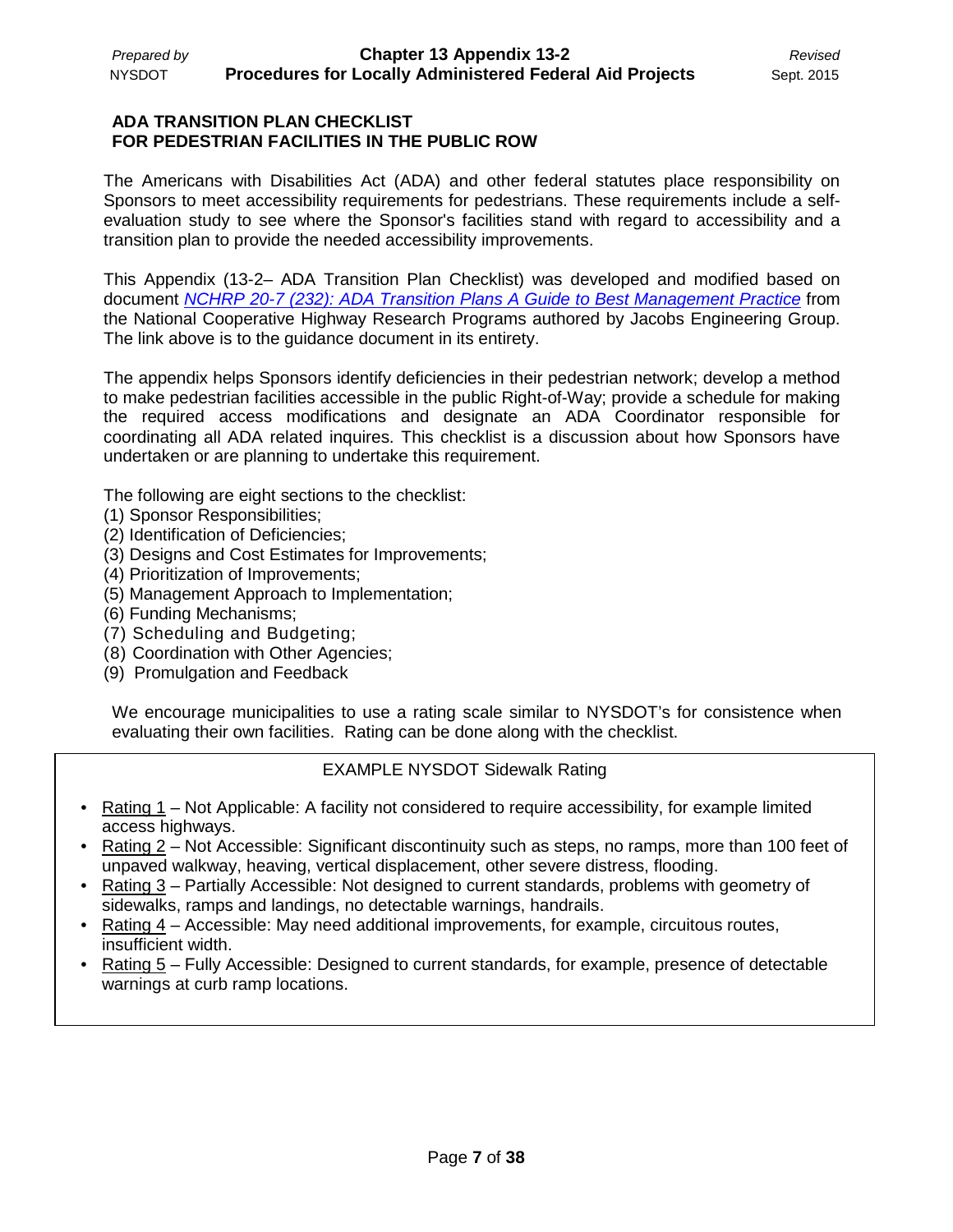Sponsors vary greatly in their responsibilities and their structure and in the nature of the facilities that they manage. This section is intended to provide some context to help understand Sponsor planning for accessibility.

| Sponsor                            |  |
|------------------------------------|--|
| Responsible Local Official (RLO)   |  |
| Title of RLO                       |  |
| Telephone Number                   |  |
| <b>EMail Address</b>               |  |
| Date of Discussion                 |  |
| What are your responsibilities?    |  |
| <b>ADA Coordinator</b>             |  |
| <b>Title II Coordinator</b>        |  |
| Section 504 Coordinator            |  |
| Self-Evaluation Plan Manager       |  |
| <b>ADA Transition Plan Manager</b> |  |
| Other                              |  |

#### **1. Sponsor Responsibilities**

The goal of this section is to determine the range of facilities/assets that the Sponsor is responsible for.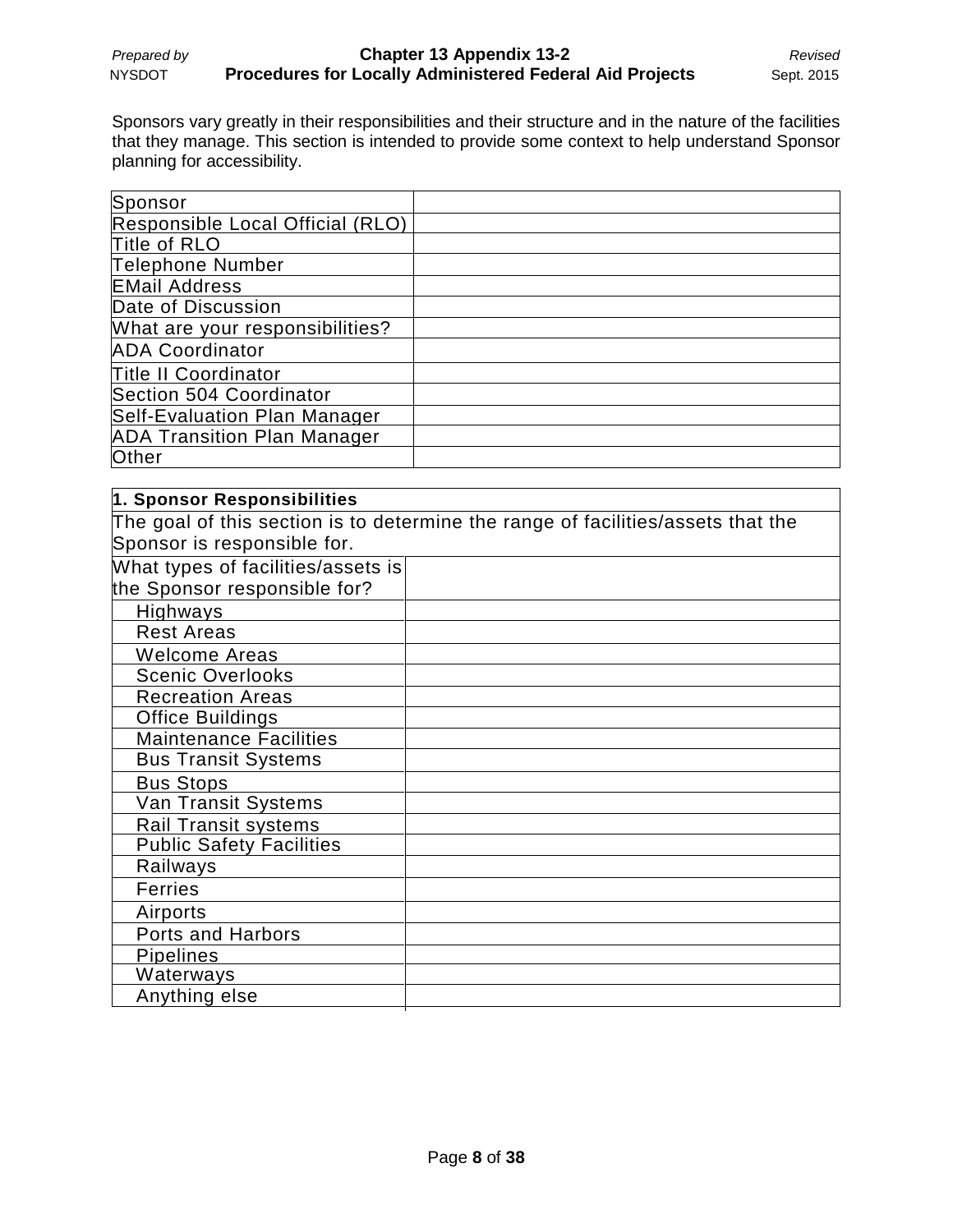| 2. Identification of Deficiencies                                               |  |
|---------------------------------------------------------------------------------|--|
| The goal of this section is to discuss what facilities the Sponsor is typically |  |
| dealing with and what some of the common deficiencies are.                      |  |
| What types of facilities are you dealing with?                                  |  |
| <b>Sidewalks</b>                                                                |  |
| <b>Curb Ramps</b>                                                               |  |
| <b>Curb Cuts</b>                                                                |  |
| <b>Driveway Crossings</b>                                                       |  |
| Crosswalks                                                                      |  |
| Ramps                                                                           |  |
| <b>Medians</b>                                                                  |  |
| <b>Bus Stops</b>                                                                |  |
| <b>Shared Use Paths</b>                                                         |  |
| Other                                                                           |  |
| What types of deficiency issues are present?                                    |  |
| <b>Clear Width and Other Dimensions</b>                                         |  |
| (Narrow, Below Guidelines)                                                      |  |
| Grade (Steepness, Angle Points)                                                 |  |
| Cross Slope (Steepness, Irregularity, Variability)                              |  |
| Materials and Finishes                                                          |  |
| (Deterioration, Inappropriateness)                                              |  |
| Discontinuities (Missing Sections, Gaps, Drops)                                 |  |
| Obstructions                                                                    |  |
| (Signs, Lights, Mail Boxes, Fire Hydrants, Newspaper                            |  |
| Boxes, Drainage Structures, Standing Water)                                     |  |
| <b>Detectable Warning Systems</b>                                               |  |
| (Missing, Inappropriate Materials, Inadequate Size,                             |  |
| <b>Wrong Location)</b>                                                          |  |
| <b>Traffic Signal Systems</b>                                                   |  |
| (Inadequate Time Allowed, Inaccessible Buttons,                                 |  |
| Inoperable Buttons, Lack of Visually Impaired                                   |  |
| Provisions)                                                                     |  |
| Lighting (Missing, Not Operating,                                               |  |
| Inadequate Levels)                                                              |  |
| Maintenance and Services (Snow Removal, Debris                                  |  |
| Clean Up, Trash Cans, Recyclable Material Bins)                                 |  |
| <b>Access Through Work Zones</b>                                                |  |
| Other                                                                           |  |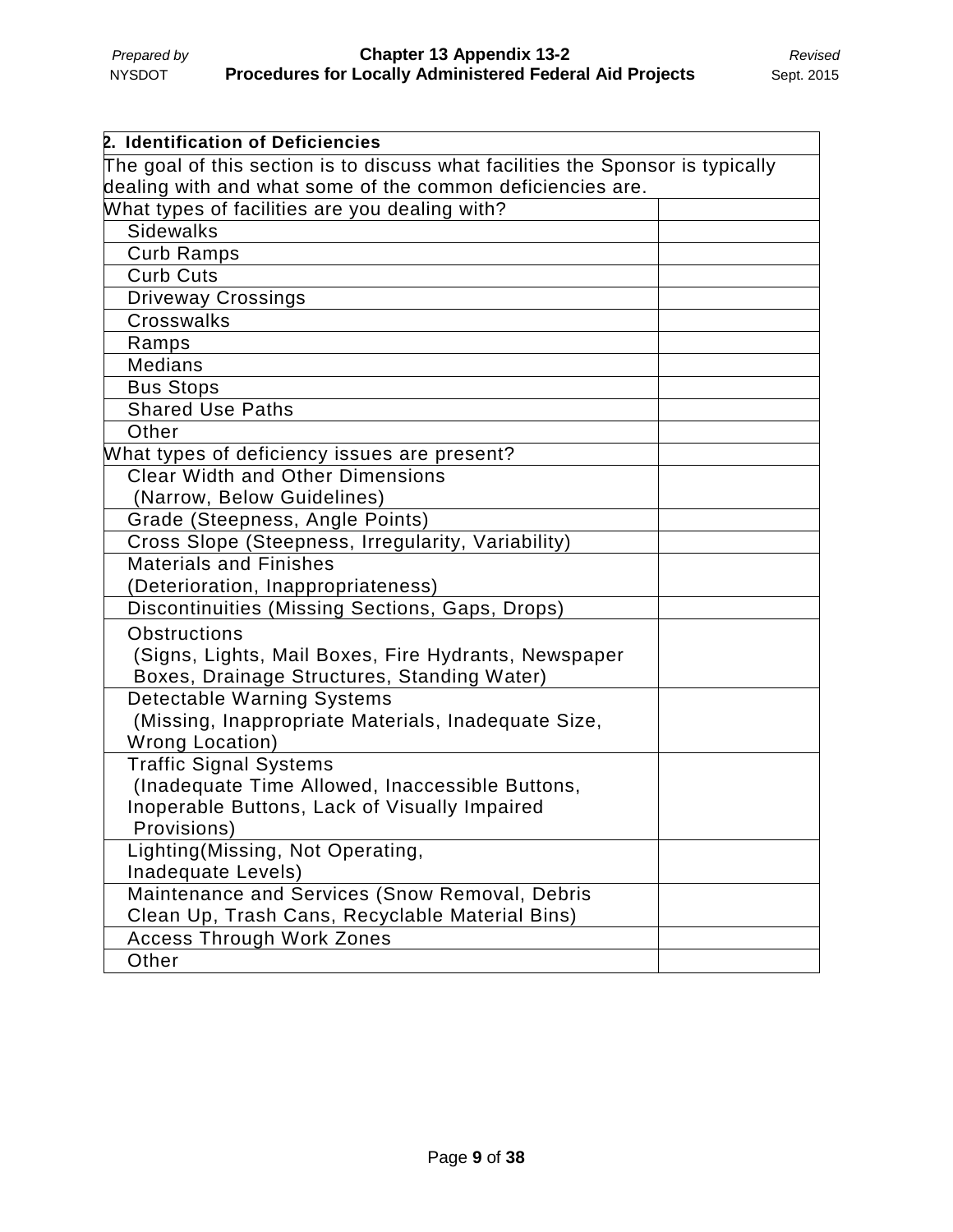#### **3. Designs and Cost Estimates for Improvements**

The improvements needed to correct deficiencies have to be defined through a design and cost estimating process. The goal of this section is to discuss the Sponsor's approach to doing this.

| Have your design standards been reviewed with regard to accessibility |  |
|-----------------------------------------------------------------------|--|
| issues?                                                               |  |
| Do you have in-house design capability with regard to accessibility   |  |
| issues?                                                               |  |
| Are design consultants needed?                                        |  |
| What cost estimating resources do you rely on for accessibility       |  |
| improvements?                                                         |  |
| What escalation factors are you applying to accessibility             |  |
| improvements?                                                         |  |
|                                                                       |  |

| 4. Prioritization of Improvements                                              |  |  |
|--------------------------------------------------------------------------------|--|--|
| A priority ranking for approaching the defined improvements has to be worked   |  |  |
| put so that an effective schedule can be established. The goal of this section |  |  |
| is to discuss the methods used to rank the improvements in order of priority.  |  |  |
| What is the approach to prioritizing improvements?                             |  |  |
| Population density in the area                                                 |  |  |
| Significant disabled population within the area                                |  |  |
| Proximity to key locations                                                     |  |  |
| <b>Government offices</b>                                                      |  |  |
| <b>Schools</b>                                                                 |  |  |
| <b>Hospitals</b>                                                               |  |  |
| Places of employment                                                           |  |  |
| Shopping areas                                                                 |  |  |
| The severity of the deficiency                                                 |  |  |
| Is a review of complaints a factor                                             |  |  |
| Is public demand a factor                                                      |  |  |
| What are the sources of public demand                                          |  |  |
| Is compatibility with the available budget a factor                            |  |  |
| How are the available budget and the improvement needs<br>matched?             |  |  |

| 5. Management Approach to Implementation                                              |  |  |
|---------------------------------------------------------------------------------------|--|--|
| The goal of this section is to explore how the Sponsor manages the development of the |  |  |
| transition plan and carrying out the improvements. The development of the             |  |  |
| plan may be a one time rather intense effort but the tracking of the                  |  |  |
| implementation of the improvements will be a less intense long time                   |  |  |
| assignment.                                                                           |  |  |
| Who is the Responsible Local Official (RLO) in-charge of the                          |  |  |
| implementation of the Transition Plan?                                                |  |  |
| Who Is the ADA Transition Coordinator?                                                |  |  |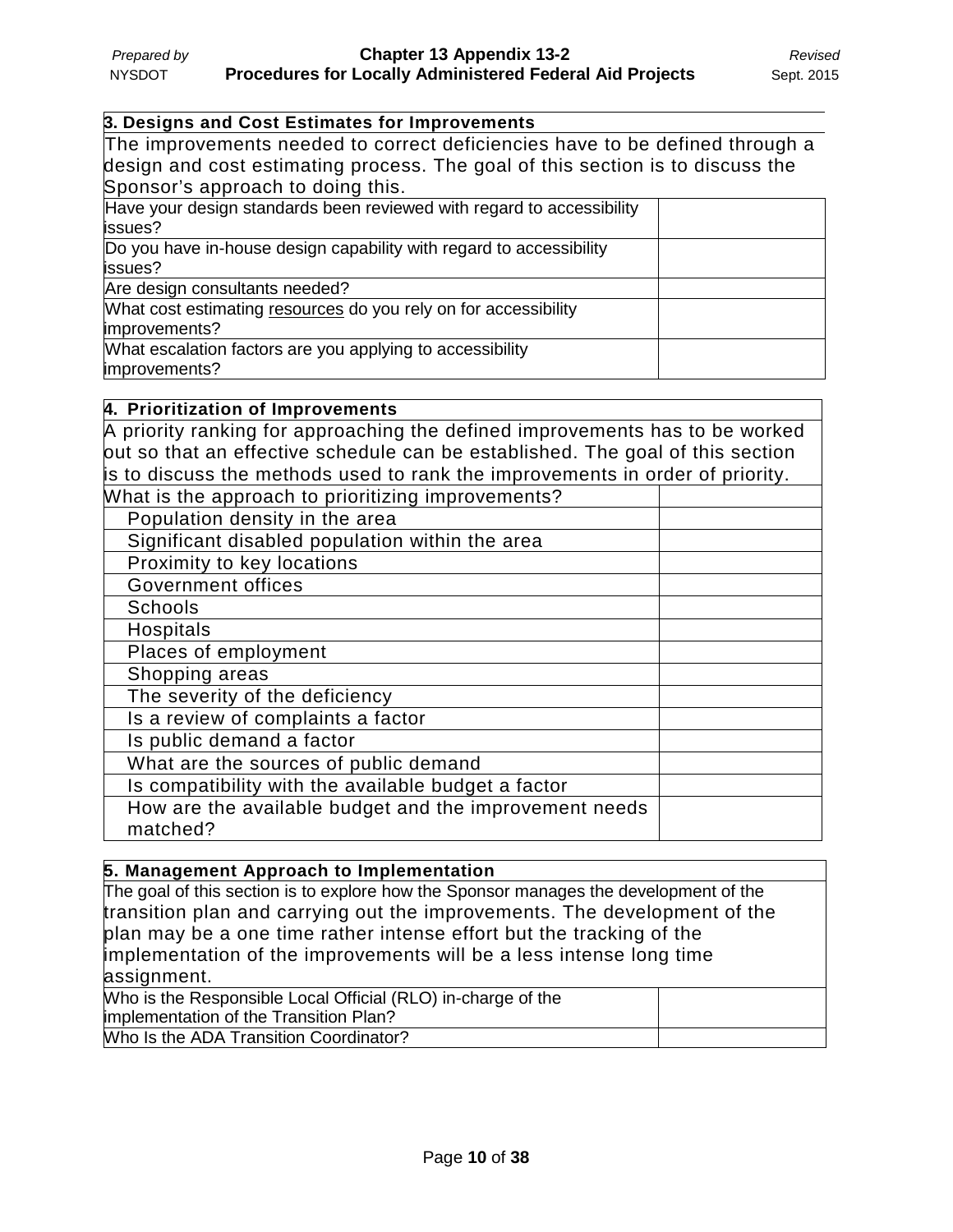| Is there an internal committee that provides input into the Transition |  |
|------------------------------------------------------------------------|--|
| Plan process?                                                          |  |
| Has any staff been assigned to the Transition Plan                     |  |
| Process?                                                               |  |
| How many staff persons?                                                |  |
| In what capacity?                                                      |  |
| In what department does the responsibility for the Transition Plan     |  |
| reside?                                                                |  |
| What training courses about accessibility has the staff gone through?  |  |
| What reference works about accessibility do you find                   |  |
| useful?                                                                |  |
| Who has responsibility for transition plan updates?                    |  |
| Have any consultants been contracted relative to Transition Plan work? |  |
|                                                                        |  |

| There is no specific funding mechanism related to the improvement of          |
|-------------------------------------------------------------------------------|
| accessibility deficiencies. Funding might come from many different sources.   |
| The goal of this section is to explore the funding experience of the Sponsor. |
|                                                                               |
|                                                                               |
|                                                                               |
|                                                                               |
|                                                                               |
|                                                                               |
|                                                                               |
|                                                                               |
|                                                                               |
|                                                                               |
|                                                                               |
|                                                                               |
|                                                                               |
|                                                                               |
|                                                                               |
|                                                                               |
|                                                                               |
|                                                                               |
|                                                                               |
|                                                                               |
|                                                                               |
|                                                                               |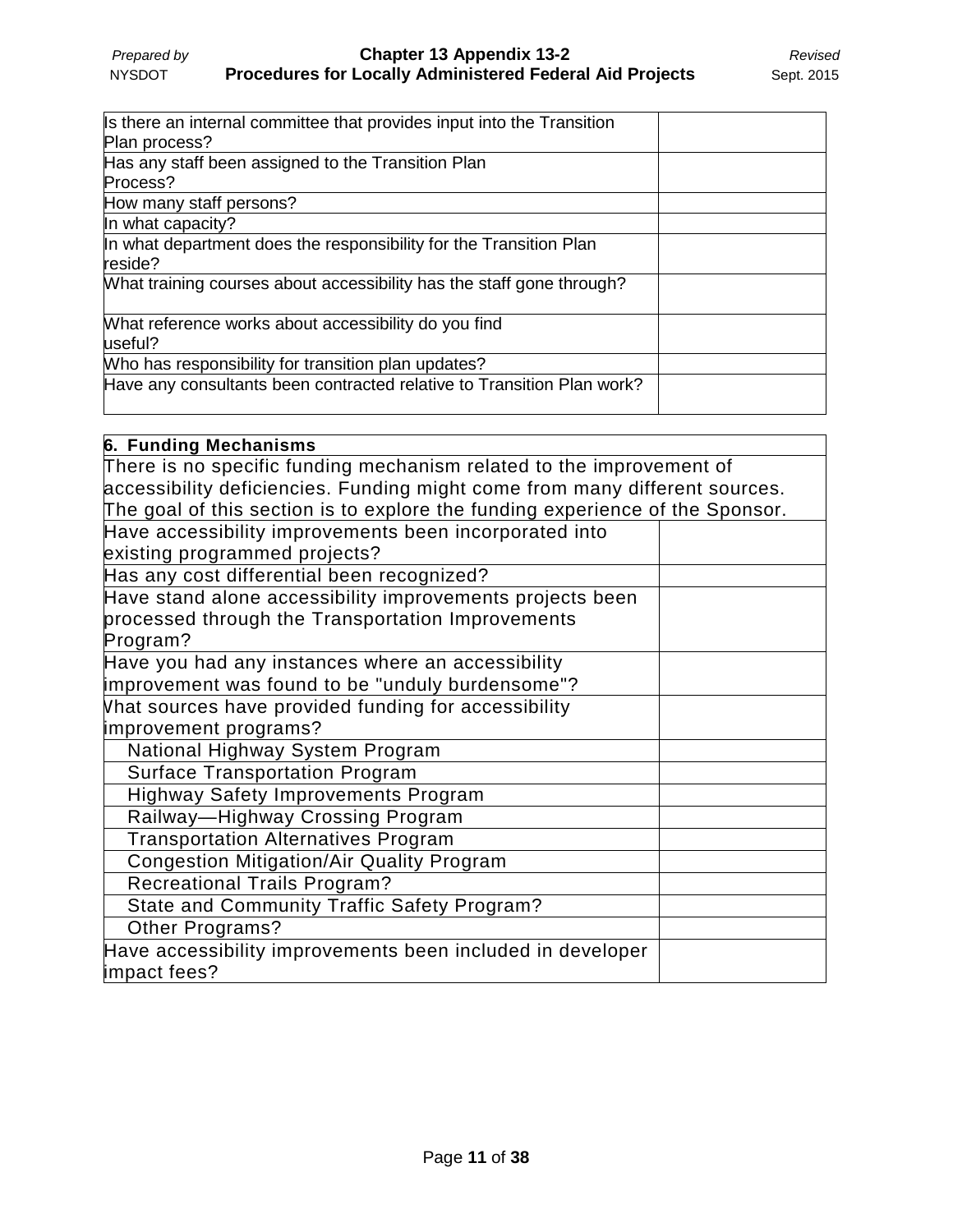| 7. Scheduling and Budgeting                                                                                                                                                            |  |
|----------------------------------------------------------------------------------------------------------------------------------------------------------------------------------------|--|
| Schedules and budgets are the tools of implementation. The goal of this<br>section is to determine how the Sponsor will/is scheduling and budgeting for<br>accessibility improvements. |  |
| Is there an overall completion target date?                                                                                                                                            |  |
| Are there milestone dates?                                                                                                                                                             |  |
| Is there a separate Curb Ramp Installation Schedule?                                                                                                                                   |  |
| Is there a budget line item for accessibility improvements<br>programs?                                                                                                                |  |

| <b>8. Coordination with Other Agencies</b>                                                      |  |  |
|-------------------------------------------------------------------------------------------------|--|--|
| Other agencies have authority over pedestrian facilities and have an interest in accessibility. |  |  |
| The goal of this section is to explore the exchange of information and the handling interfacing |  |  |
| with other agencies.                                                                            |  |  |
| Are there local government pedestrian master plans that are used as                             |  |  |
| input and guidance?                                                                             |  |  |
| Are there local government transition plans for accessibility                                   |  |  |
| improvements that are used as input and guidance?                                               |  |  |
| How is the interface between agency sidewalks and local sidewalks                               |  |  |
| handled?                                                                                        |  |  |
| Who has authority over bus stops?                                                               |  |  |
| How is the interface between sidewalks and bus stops handled?                                   |  |  |
| What other agencies – transit authorities, airport authorities, turnpike                        |  |  |
| authorities - have jurisdiction over pedestrian facilities?                                     |  |  |
| Do you receive input from any social service agencies?                                          |  |  |

#### **9. Promulgation and Feedback**

This is the step where the plan will be made public and feedback will be accepted. Public feedback may affect current and future plan updates.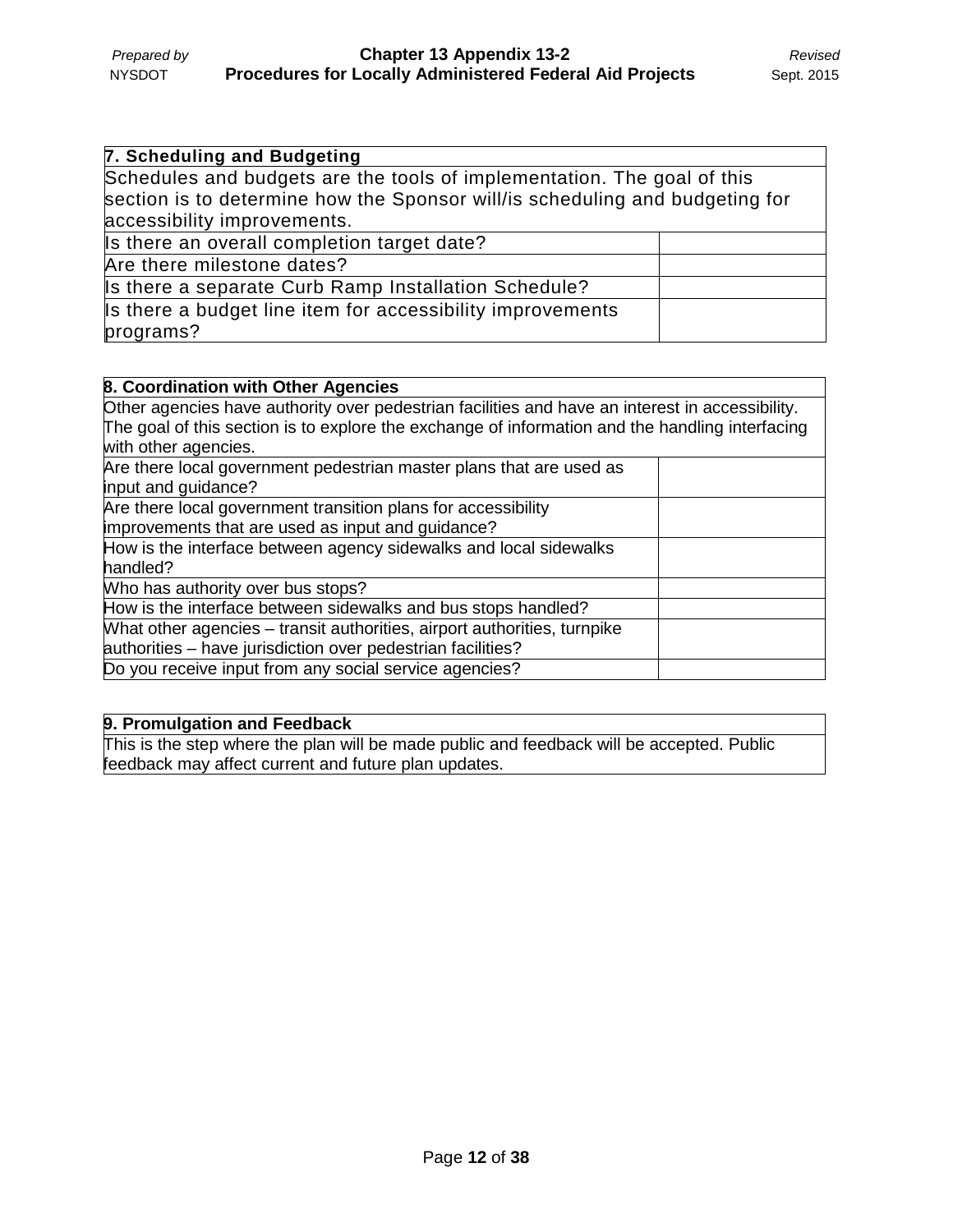### APPENDIX 13-3

### SAMPLE ADA TRANSITION PLAN For Pedestrian Facilities in the Public Right-of-Way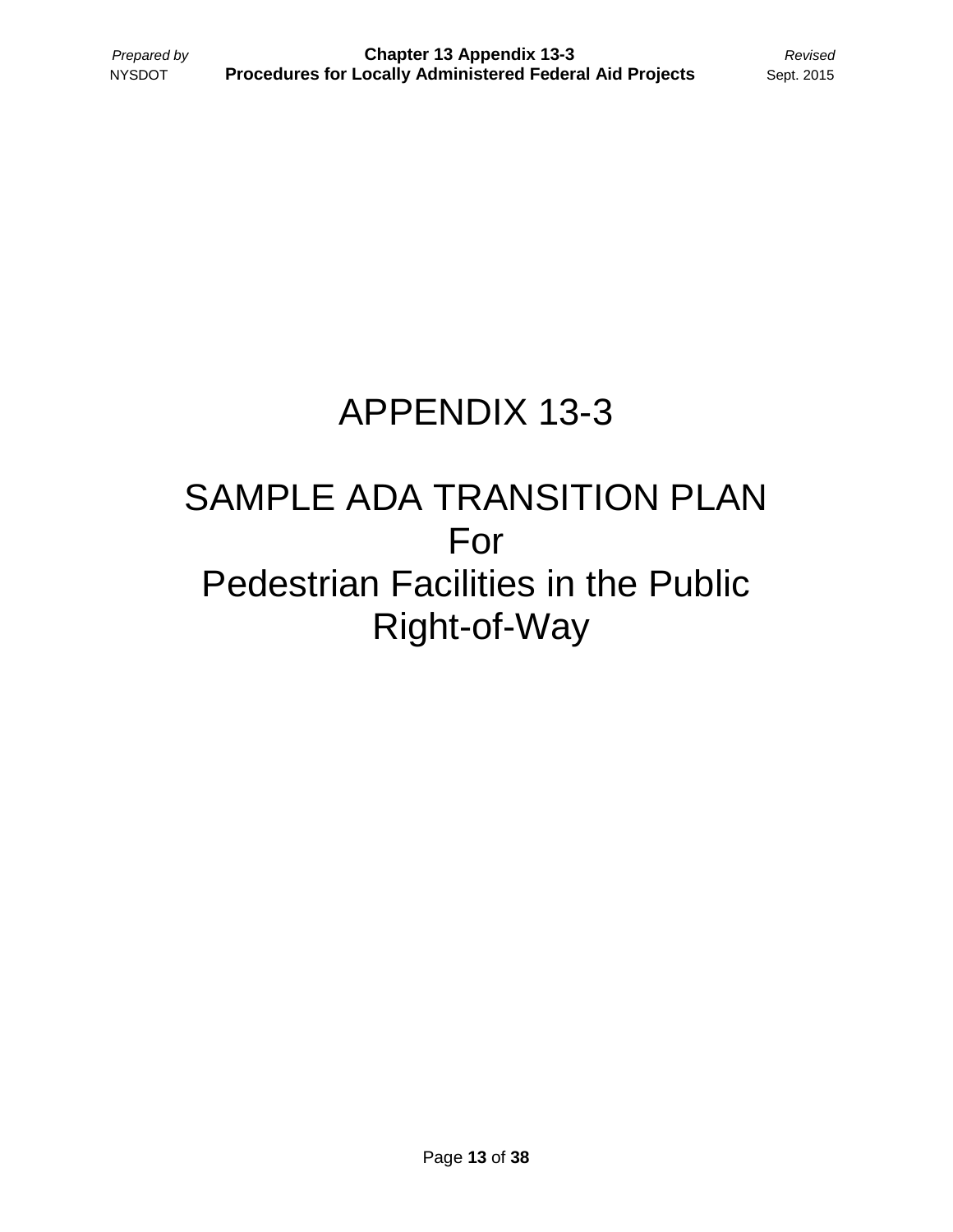THE (SPONSOR TYPE) OF (NAME OF SPONSOR) ADA TRANSITION PLAN: Pedestrian Facilities In the Public Right-of-Way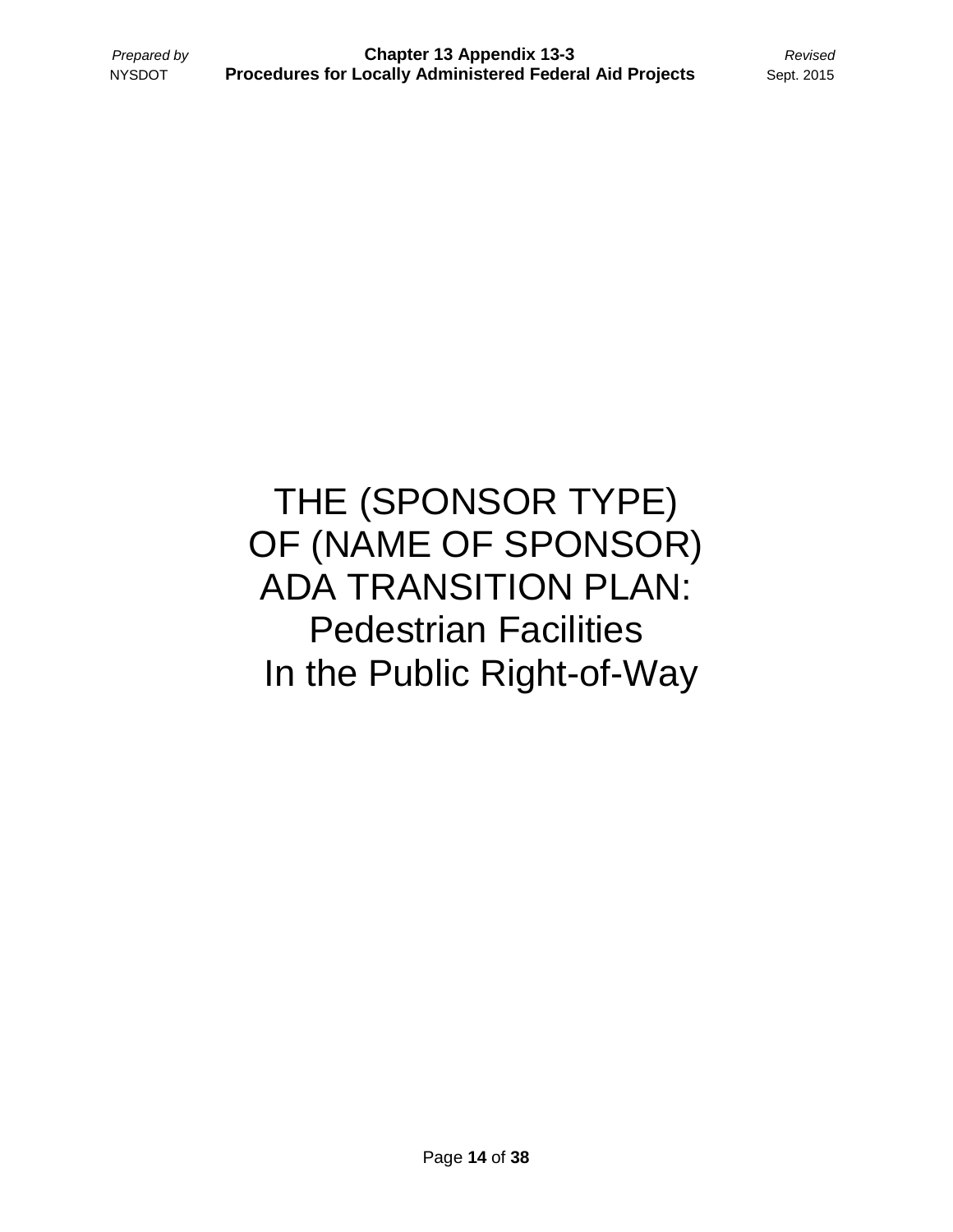*Prepared by* **Chapter 13 Appendix 13-3** *Revised* NYSDOT **Procedures for Locally Administered Federal Aid Projects** Sept. 2015

#### **TABLE OF CONTENTS**

| <b>Appendix</b>                                                 | Pg |
|-----------------------------------------------------------------|----|
| <b>INTRODUCTION</b>                                             | Pg |
| <b>Transition Plan History and Overview</b>                     | Pg |
| <b>LEGAL REQUIREMENTS</b>                                       | Pg |
| <b>IDENTIFIED OBSTACLES TO THE PUBLIC RIGHT-OF-WAY</b>          | Pg |
| <b>Preliminary Evaluation</b>                                   | Pg |
| <b>Detailed Evaluation</b>                                      | Pg |
| <b>METHODS TO REMOVING BARRIERS - POLICIES &amp; PRIORITIES</b> | Pg |
| <b>Barrier Removal Priorities</b>                               | Pg |
| <b>Location Priority</b>                                        | Pg |
| <b>Accessibility Condition</b>                                  | Pg |
| <b>Priority Rank</b>                                            | Pq |
| <b>PUBLIC COMPLAINT PROCESS</b>                                 | Pg |
| <b>NEW CONSTRUCTION &amp; ALTERATIONS</b>                       | Pg |
| <b>SCHEDULE</b>                                                 | Pg |
| <b>Proposed Work Plan and Schedule</b>                          | Pg |
| Responsible Individual                                          | Pg |
| <b>Public Input</b>                                             | Pg |
| <b>ATTACHMENT A</b>                                             | Pg |
| <b>ATTACHMENT B</b>                                             | Pg |
| <b>ATTACHMENT C</b>                                             | Pg |
| <b>ATTACHMENT D</b>                                             | Pg |
| <b>PUBLIC COMMENT AND RESPONSE FORM</b>                         | Pg |

**Note:** *Wherever the word Municipality occurs throughout this document, it refers to the Municipal Sponsor indicated on the Cover Page.* 

**Note:** *Wherever blank spaces (e.g., enter Municipal Sponsor text) appear throughout this appendix, the Municipal Sponsor should enter their own text.*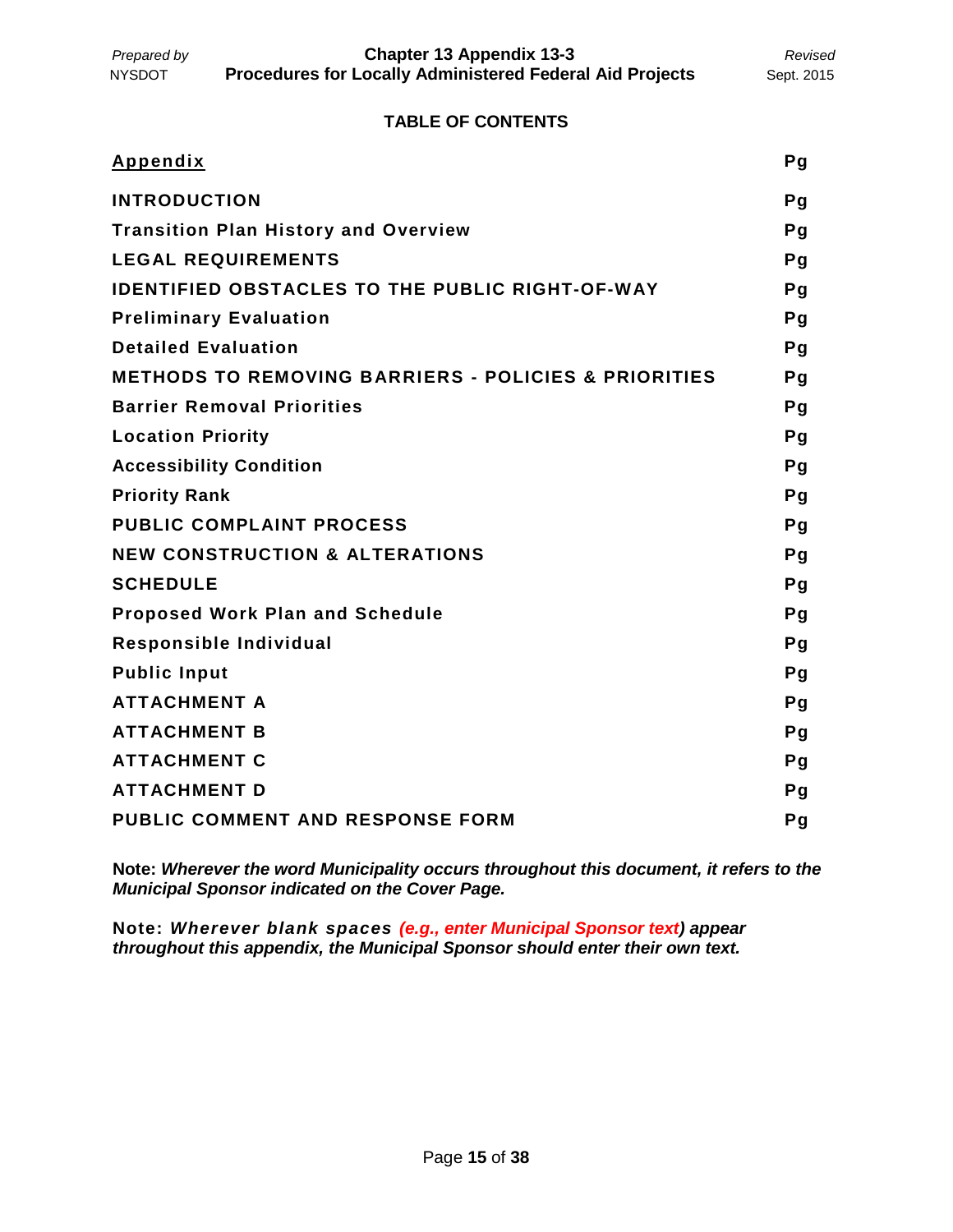#### **INTRODUCTION**

The purpose of this ADA Transition Plan is to ensure that *Municipality* creates reasonable, accessible paths of travel in the public right-of-way for everyone, including people with disabilities.

The *Municipality* has *e.g., made a significant and long-term commitment to improving the accessibility of their pedestrian facilities*.

The ADA Transition Plan identifies physical barriers and prioritizes improvements that should to be made throughout the . This Transition Plan describes the plans, policies and programs to enhance the overall pedestrian accessibility.

#### **Transition Plan History and Overview**

*In year, the Municipality, e.g., completed an ADA Transition Plan addressing architectural barriers in their buildings, facilities, and programs. Also since year, the Municipality e.g., has had an active Sidewalk Replacement Program and in year e.g., began a five-year program to replace or add curb ramps at intersections throughout the (Choose One)*. *This plan is, e.g., to demonstrate the continued progress by the Municipality to make their pedestrian facilities in the public right-of-way reasonably accessible for all persons.*

#### **LEGAL REQUIREMENTS**

The federal legislation, known as the American with Disabilities Act (ADA), enacted on July 26, 1990, provides comprehensive civil rights protections to persons with disabilities in the areas of employment, state and local government services, and access to public accommodations, transportation, and telecommunications.

Title II specifically applies to "public entities" (state and local governments) and the programs, services, and activities they deliver. Title II, Article 8, requires public entities to take several steps designed to achieve compliance. The plan shall, at a minimum includes:

- A list of the physical barriers and their locations in a public entity's facilities that limit the accessibility of its programs, activities, or services to individuals with disabilities.
- A detailed outline of the methods to be utilized to remove these barriers and make the facilities accessible.
- The schedule for taking the necessary steps to achieve compliance with Title II.
- Public complaint/grievance procedure.
- The name/position of the ADA Coordinator and/or official responsible for the plan's implementation.

Transition plans provide a method for a public entity to schedule and implement ADA required improvements to existing streets and sidewalks. Before a transition plan can be developed, an inventory of the current curb ramps and sidewalks must be developed.

#### **IDENTIFIED OBSTACLES TO THE PUBLIC RIGHT-OF-WAY**

The *Municipality* has a two-tiered system to identify and assess obstacles in the public right of way: a Preliminary Evaluation and a Detailed Evaluation. The barriers used in the evaluations are based on the Proposed Accessibility Guidelines for Pedestrian Facilities in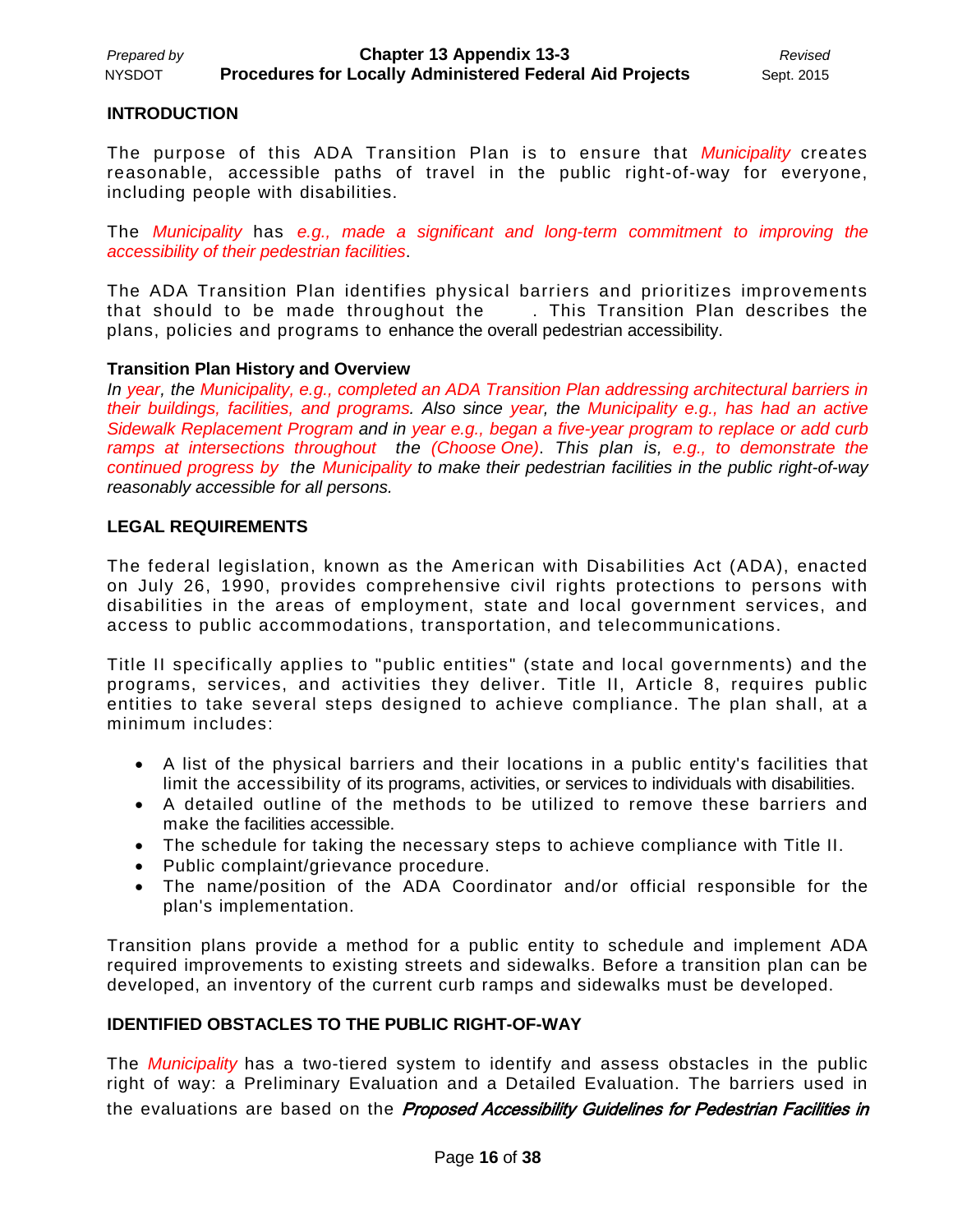| Prepared by |                                             |                                                                 | Chapter 13 Appendix 13-3 |               |            |        | Revised |
|-------------|---------------------------------------------|-----------------------------------------------------------------|--------------------------|---------------|------------|--------|---------|
| NYSDOT      |                                             | <b>Procedures for Locally Administered Federal Aid Projects</b> |                          |               | Sept. 2015 |        |         |
| the         | <i>Public Right-of-Way</i> (ADA Guidelines) |                                                                 |                          | from the U.S. |            | Access | Board   |

#### **Preliminary Evaluation**

The first tier is a Preliminary Evaluation of the sidewalks and intersections. This initial evaluation includes searching and visually checking the street network to identify deficiencies in sidewalks and intersections. The purpose of this evaluation is to determine which sidewalks and intersections are obviously non-compliant with the ADA Guidelines and to get a comprehensive overview of the complete pedestrian network. The preliminary inventory evaluates four (4) criteria for curb ramps and three (3) criteria for sidewalks:

#### **Curb Ramps**

- 1. Is a curb ramp required?
- 2. Does the curb ramp have a color contrasting detectable warning?
- 3. Does the curb ramp have a clear landing at the top of the ramp?
- 4. Is surface of ramp and landing smooth without cracking or heaving?

#### **Sidewalks**

- 1. Is there a continuous clear space for pedestrian access?
- 2. Does the sidewalk appear to provide adequate passing zones?
- 3. Does the sidewalk appear to be smooth without grade breaks

The Preliminary Evaluation *(e.g., utilizes aerial and street-level photography)* to view each sidewalk and intersection. Any mapping tool application *(e.g. google streets, mapquest, etc.)* may be utilized. The criteria used can be seen on these *(e.g., aerials)* and are key design components to determine ADA compliance.

If the curb ramps and sidewalks do not meet the criteria, then that intersection does not need further evaluation because it is obviously non-complaint with the ADA Guidelines. If it did meet the criteria, then that intersection would be "potentially compliant" and would need a Detailed Evaluation to determine if it fully complies with the ADA Guidelines.

#### **Detailed Evaluation**

The second tier is a Detailed Evaluation of the sidewalks and intersections identified as "potentially compliant" during the Preliminary Evaluation. This requires a site visit to measure specific physical attributes, such as width, running slope, and gaps in the curb ramp or sidewalk, to determine compliance with the identified ADA barriers. For a description of the identified barriers see Attachment A. When the data is gathered, it is recorded *(e.g., in an intersection database)*. The result of this evaluation *(e.g., is a detailed understanding of the ADA barriers at that intersection)*.

#### **METHODS TO REMOVING BARRIERS — POLICIES & PRIORITIES**

The *Municipality* utilizes many different approaches to removing barriers in the public rightof-way, including proactively identifying and eliminating the barrier, responding to public complaints and ensuring the appropriate design and build-out of new construction following the most recent design guidelines.

#### **Barrier Removal Priorities**

The *Municipality* bases barrier removal priorities on two factors: location and the accessibility condition of the intersection.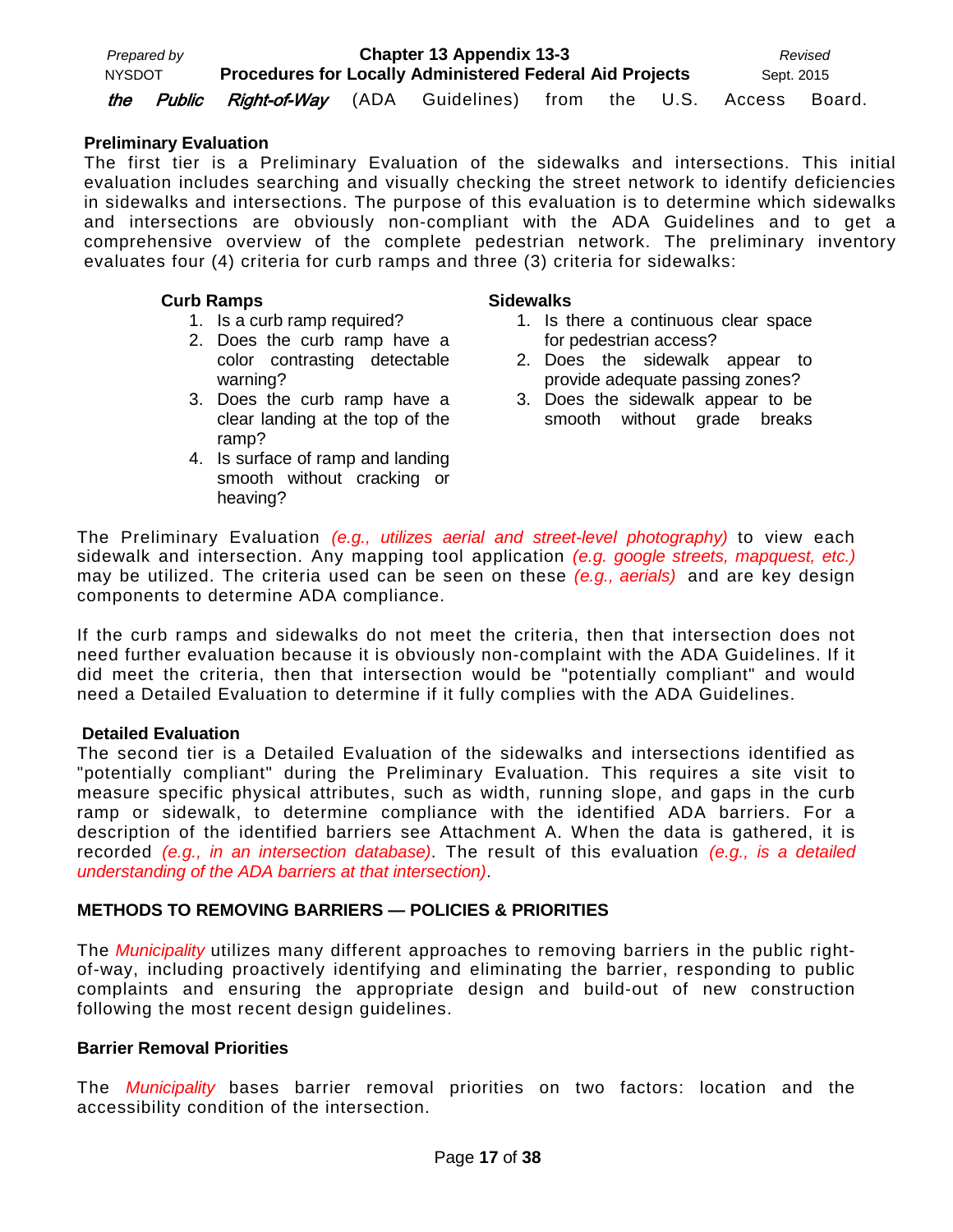#### **Location Priority**

According to the proposed ADA design guidelines, " the U.S. Department of Justice (DOJ) regulation imposes a specific construction requirement...specifies a priority for locating (curb ramps) at State and local government offices and facilities; transportation; places of public accommodation; places of employment; and other locations." Following this guidance, the *Municipality* identified its location priority as follows:

- Intersections serving *(e.g., government facilities)*,
- Intersections serving *(e.g., commercial and employment centers)* and
- Intersections serving other areas, *(e.g., parks and historic sites)*.

#### **Accessibility Condition**

Using the data from the Preliminary Evaluation and the Detailed Evaluation, an accessibility condition rating can be determined. NYSDOT uses the following ratings and definitions to assess the condition of each sidewalk, curb ramp or crosswalk feature; this method is highly recommended:

- [Rating 1](https://www.dot.ny.gov/programs/adamanagement/ada-transition-plan/appendices/rating-scale#rating1) Not Applicable: A facility not considered to require accessibility, for example, limitedaccess highways, no sidewalk present.
- [Rating 2](https://www.dot.ny.gov/programs/adamanagement/ada-transition-plan/appendices/rating-scale#rating2) Not Accessible: Significant discontinuity such as steps, no ramps, more than 100 feet of unpaved walkway, heaving, vertical displacement, other severe distress, flooding.
- [Rating 3](https://www.dot.ny.gov/programs/adamanagement/ada-transition-plan/appendices/rating-scale#rating3) Partially Accessible: Not designed to current standards, for example, problems with geometry of sidewalks, ramps and landings, no detectable warnings, handrails.
- [Rating 4](https://www.dot.ny.gov/programs/adamanagement/ada-transition-plan/appendices/rating-scale#rating4) Accessible: May need additional improvements, such as no detectable warnings at curb ramp locations, insufficient width.
- [Rating 5](https://www.dot.ny.gov/programs/adamanagement/ada-transition-plan/appendices/rating-scale#rating5) Fully Accessible: Designed to current standards, presence of detectable warnings at curb ramp locations.

#### **Priority Rank**

In order to determine the overall priority of an intersection, or Priority Rank, the *Municipality* may chose to use the following matrix to match the location priority to the Access Grade.

|                 |                                                                    | <b>Location Priority</b>                                                    |                                                |
|-----------------|--------------------------------------------------------------------|-----------------------------------------------------------------------------|------------------------------------------------|
|                 |                                                                    |                                                                             |                                                |
| Access<br>Grade | <b>Locations serving</b><br>(e.g., Government<br><b>Facilities</b> | <b>Locations serving</b><br>e.g., Commercial &<br><b>Employment Centers</b> | <b>Locations serving</b><br><b>Other Areas</b> |
|                 |                                                                    |                                                                             |                                                |
|                 |                                                                    |                                                                             |                                                |
|                 |                                                                    |                                                                             |                                                |
|                 |                                                                    |                                                                             |                                                |

#### **Priority Rank Levels**

| <b>High</b> | <b>Medium</b> | Low |
|-------------|---------------|-----|
|-------------|---------------|-----|

The *Municipality* determines the priority of improvements by indentifying which of the groupings are high, medium, or low priorities. A listing of priority intersections and a map that shows which intersections are high, medium, and low priorities for barrier removal are in Attachment B.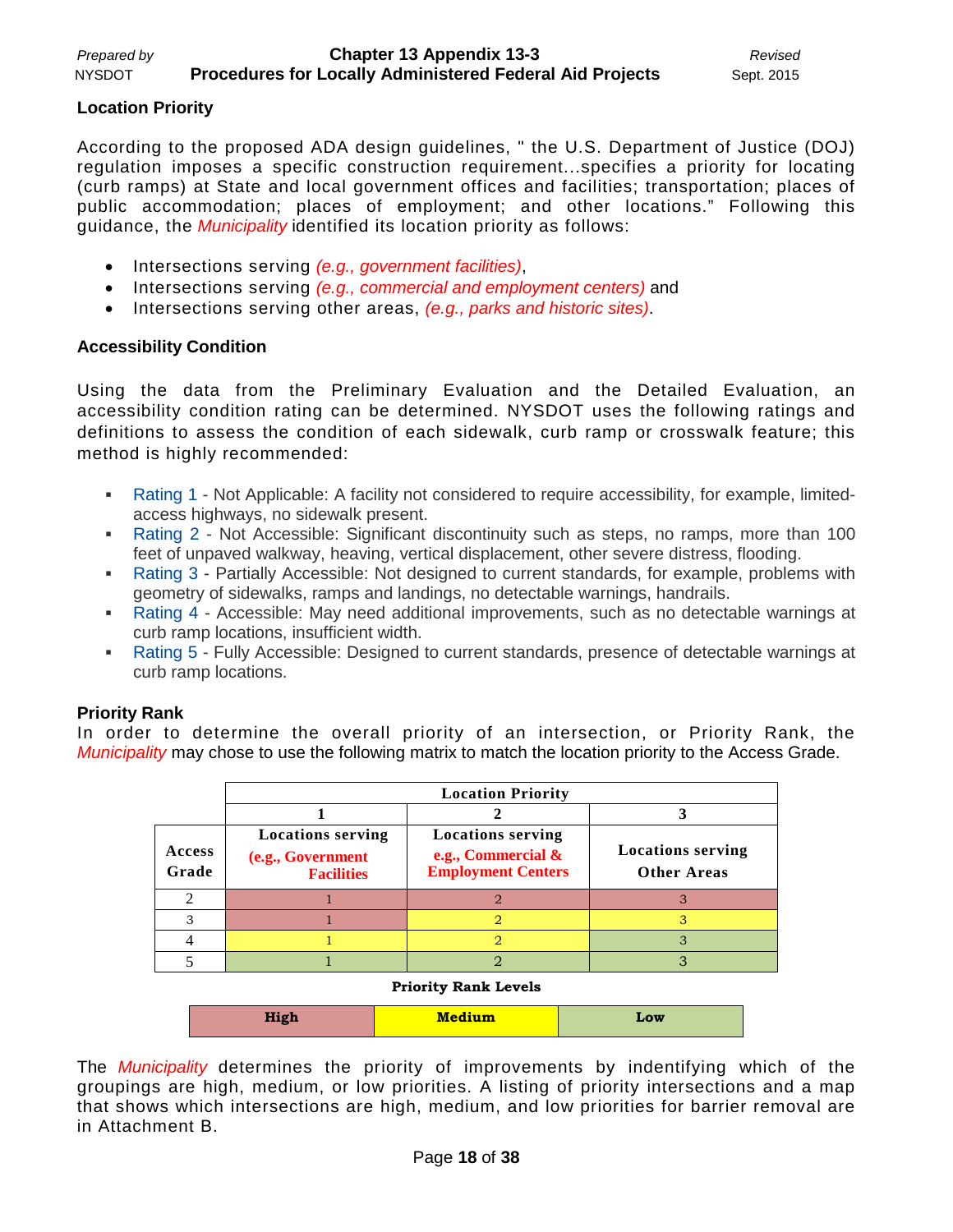#### **PUBLIC COMPLAINT PROCESS**

The public complaint process is an integral part of this Transition Plan. Public complaints or requests may often drive the prioritization of improvements. To file a complaint or a request regarding accessibility of a sidewalk or curb ramp, go to "Procedures for Implementing Reasonable Accommodation in Programs and Services for Individuals with Disabilities" at <https://www.dot.ny.gov/programs/adamanagement/ada-procedures> or contact the [NYSDOT Regional ADA Coordinator,](https://www.dot.ny.gov/programs/adamanagement/contact) *(e.g., in writing or electronically)* and describe the issue in detail, including the location. The ADA Coordinator will route this information to the appropriate department of the *Municipality's* for inspection and possible action. That department will then respond to the ADA Coordinator with its findings, and the ADA Coordinator will record the formal response and reply to the complainant/requestor. All complaints or requests will be kept on file and will include the response. Attachment C is a copy of the *Municipality's* public Grievance Procedure for Pedestrian Facilities in the Public Right-of-Way.

#### **NEW CONSTRUCTION & ALTERATIONS**

In order to ensure the correct design of curb ramps, sidewalks, and crosswalks in new construction and alterations, the *Municipality* has adopted the Americans with Disabilities Act Accessibility Guidelines for Buildings and Facilities (ADAAG) [\(www.access-board.gov\)](http://www.access-board.gov/) as supplemented by the 2011 *Proposed Accessibility Guidelines for Pedestrian Facilities in the Public Right-of-Way* (ADA Guidelines). These are the primary regulatory standards that govern the design and construction of all pedestrian facilities in all Department projects. It is important to note that in alteration projects, whenever pedestrian facilities cannot fully meet the standards outlined in the ADA Guidelines, a determination of each structural impracticability or technical infeasibility must be thoroughly documented in the permanent project record. See HDM Section 18.6.1.2 for further information. This information will support the brief explanation that should be included in the Project Scoping and Design Reports

#### **SCHEDULE**

As opportunity allows, the *Municipality* will make efforts to improve the ADA Accessibility of pedestrian facilities in the public right-of-way. Compliance is required to the extent practicable within the scope of the project." There will be times when it is technically impractical to provide full compliance with the guidelines: for example, if clear space at the top of the ramp is obstructed by a building or the slope of a hill is so extreme as to prevent a reasonable slope for a ramp in both directions. The inventory process may not account for such situations and could show a high-priority rating when all practical actions have been taken.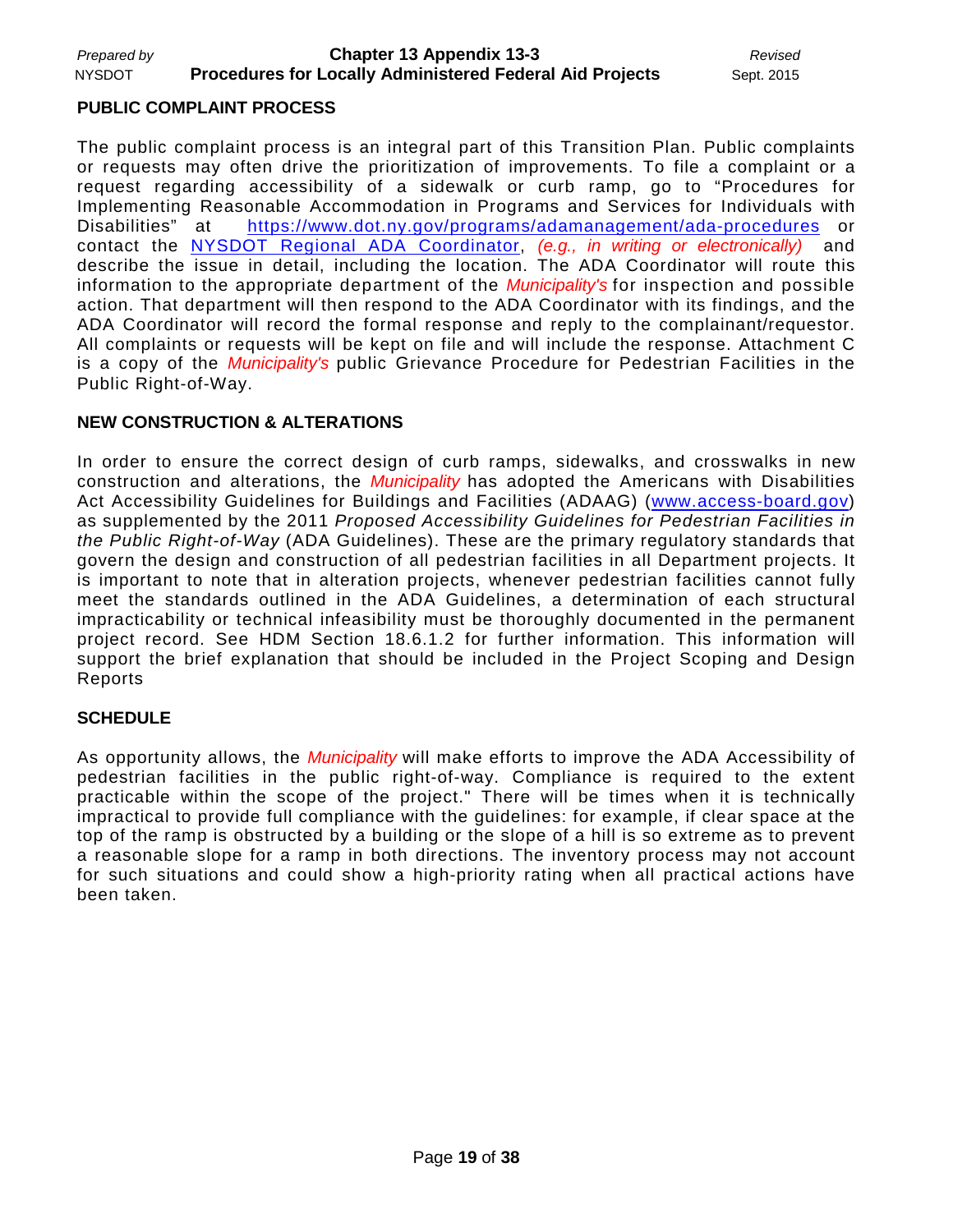|                   |                                        | <b>Proposed Work Plan and Schedule</b> |                        |              |            |            |
|-------------------|----------------------------------------|----------------------------------------|------------------------|--------------|------------|------------|
|                   | ADA Single Purpose Project Description |                                        |                        |              | <b>ADA</b> | ADA Reg.   |
| Program           |                                        |                                        | Single                 | Construction |            |            |
| Year              | Route                                  | <b>Begin Description</b>               | <b>End Description</b> | <b>Miles</b> | Purpose    | Project *  |
|                   |                                        |                                        |                        |              | Cost (M)   | Cost (M)   |
| $\overline{20}$   |                                        |                                        |                        |              | S          |            |
|                   |                                        |                                        |                        |              |            |            |
|                   |                                        |                                        |                        |              |            |            |
|                   |                                        |                                        |                        |              |            |            |
|                   |                                        |                                        |                        |              | \$         |            |
|                   |                                        |                                        |                        |              | \$         |            |
|                   |                                        |                                        |                        |              | \$         |            |
|                   |                                        |                                        |                        |              | \$         |            |
|                   |                                        |                                        |                        |              |            |            |
|                   |                                        |                                        |                        |              | \$         |            |
|                   |                                        |                                        |                        |              |            |            |
| $\overline{20}$   |                                        |                                        |                        |              |            |            |
|                   |                                        |                                        |                        |              |            |            |
|                   |                                        |                                        |                        |              |            |            |
|                   |                                        |                                        |                        |              |            |            |
|                   |                                        |                                        |                        |              |            |            |
|                   |                                        |                                        |                        |              |            |            |
|                   |                                        |                                        |                        |              |            |            |
|                   |                                        |                                        |                        |              |            |            |
|                   |                                        |                                        |                        |              |            |            |
|                   |                                        |                                        |                        |              |            |            |
|                   |                                        |                                        |                        |              | \$         | \$         |
| $\overline{20}$   |                                        |                                        |                        |              | \$         | \$         |
|                   |                                        |                                        |                        |              | \$         | \$         |
|                   |                                        |                                        |                        |              | \$         |            |
|                   |                                        |                                        |                        |              |            |            |
|                   |                                        |                                        |                        |              |            | \$         |
| <b>TOTAL COST</b> |                                        |                                        |                        |              | \$<br>0.00 | \$<br>0.00 |

**Note - The regular construction projects are listed for cost and program purposes only. The location description only pertains to the ADA single purpose project.**

**Sidewalk Gaps –** The table above identities deficiencies **in** the existing sidewalk/multi-use path system deemed to be under the ADA compliance domain. It does not include additional pedestrian accommodation needs identified by the region, MPO partners and its transit operators. These needs will **be** identified as necessary with future program development as resources allow. The above work plan will be subject to further field verification and coordination.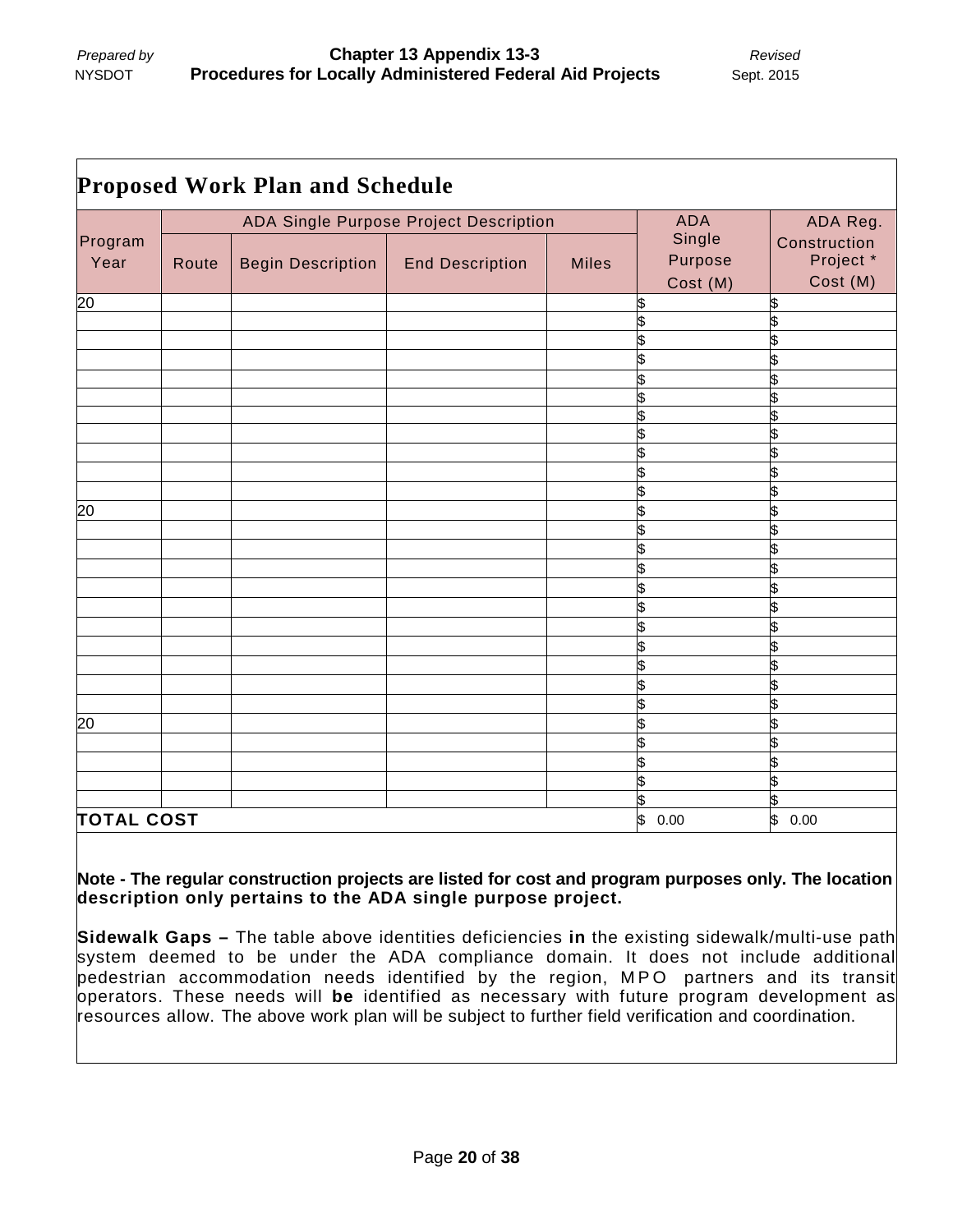#### **RESPONSIBLE INDIVIDUAL**

The official responsible for the implementation of the *Municipality's* ADA Transition Plan for the pedestrian facilities in the public right-of-way is:

| Name:  |                        | Email:        |
|--------|------------------------|---------------|
| Title: |                        | <b>Phone:</b> |
|        | <b>Street Address:</b> | Fax:          |
| City,  | NY Zip                 | TTY:          |

#### **PUBLIC INPUT**

The *Municipality* provides opportunities for individuals to comment on this Transition Plan, which includes:

- Document copies available and notices sent to *(e.g., local public libraries)* as follows:
- Document made available on *Municipality*'s website at
- Open house and presentation at a public meeting on *Month, DD, YYYY*

The *Municipality* published legal notices in *(e.g., newspaper(s) of general circulation)* as follows: , starting on *MM/DD/YYYY*. The legal notices announced the availability of the Transition Plan draft at the *(e.g., local public library)* with easy public access. These notices also provided instructions regarding the timetable for comments and where to send them. Public comments were accepted for a period of no less than 30 days, ending *MM/DD/YYYY*. Public comment form is available on Attachment D. Formal adoption of the Transition Plan took place on *MM/DD/YYYY*. It will be available on the web and by written formal request to the ADA Coordinator.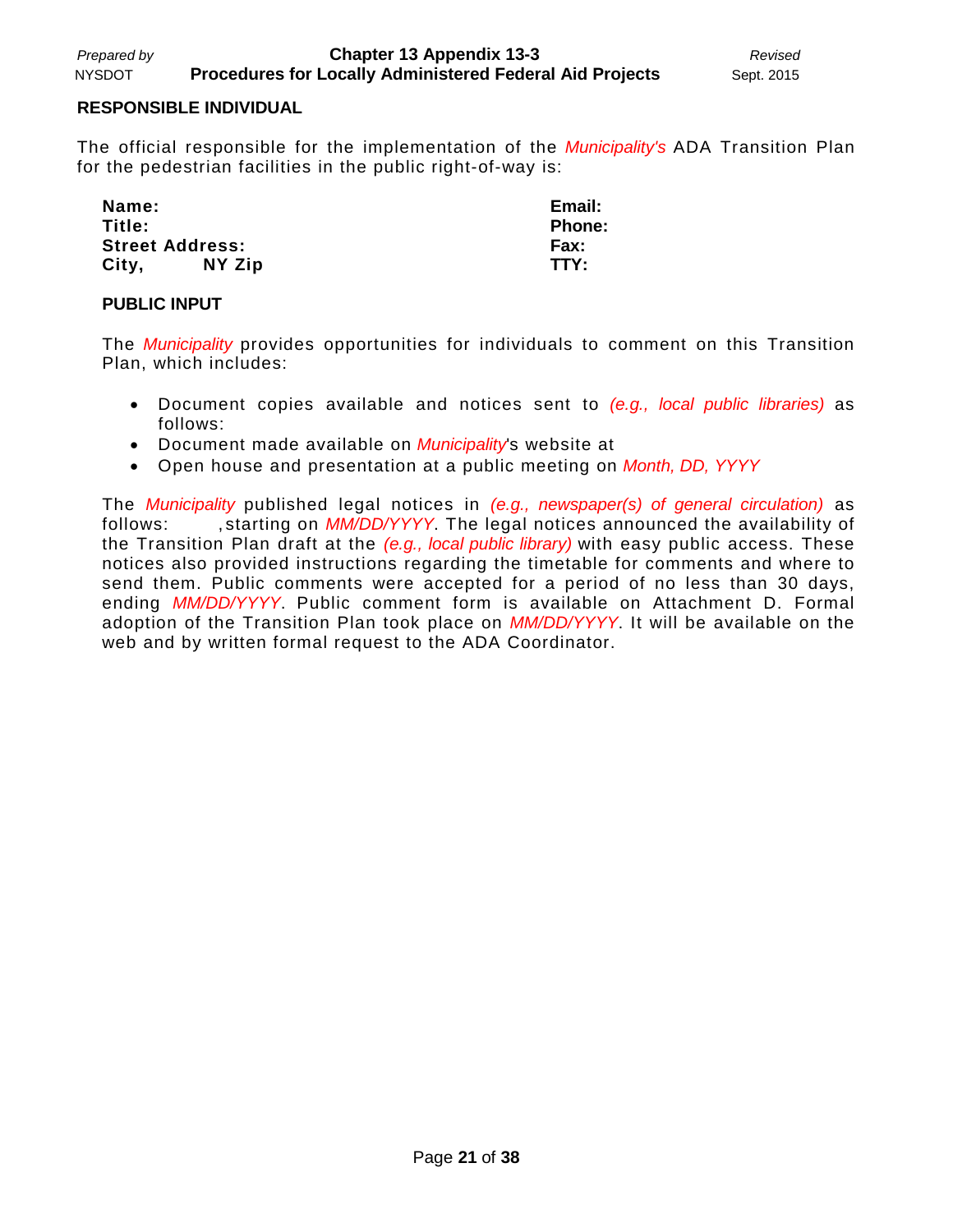## ATTACHMENT A

### (ATTACH ADA GUIDELINES USED IN DETAILED EVALUATION)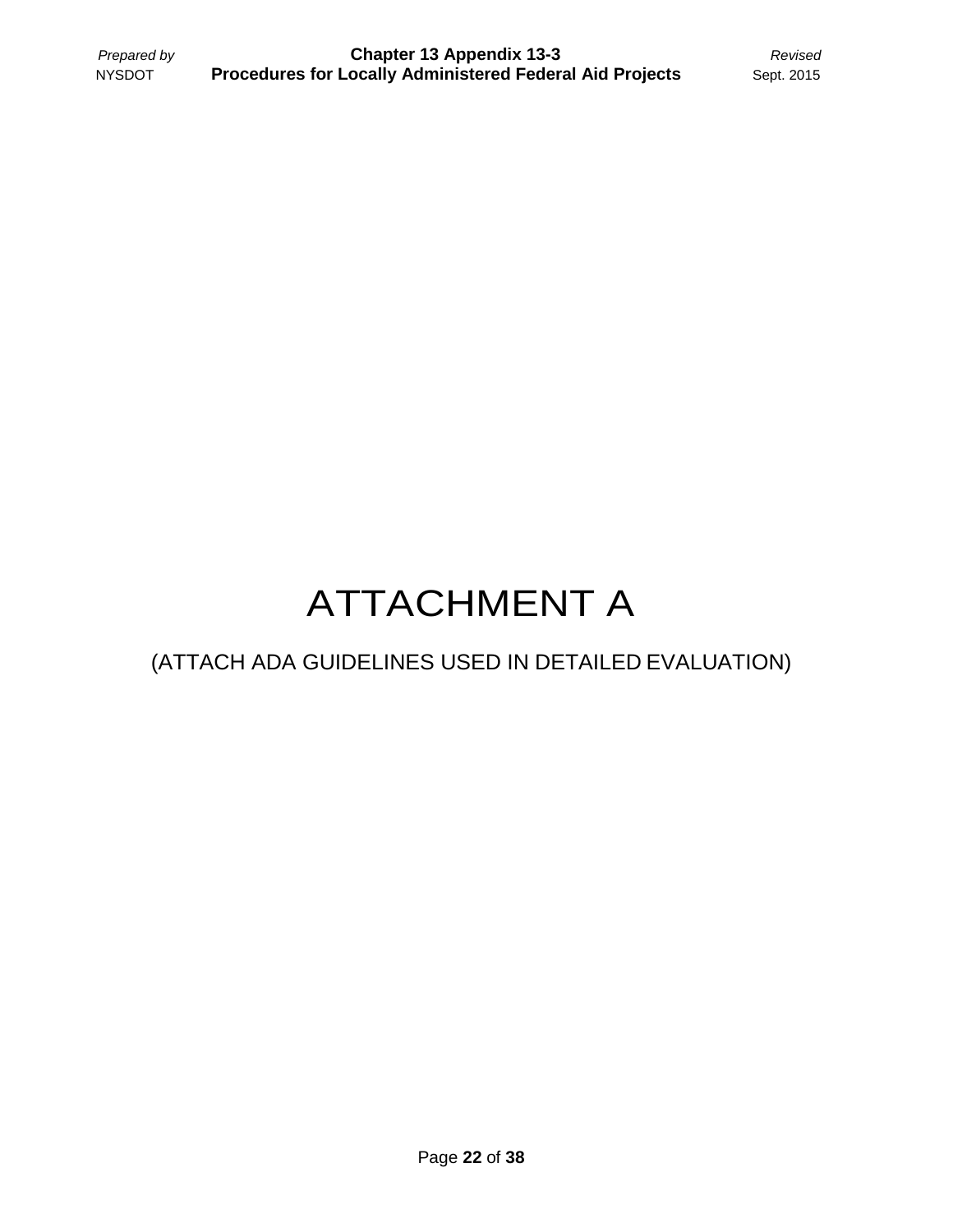#### **ADA GUIDELINES USED IN DETAILED EVALUATION**

#### **Curb Ramps**

In evaluating the accessibility of existing curb ramps, the following factors were considered:

- 1. Is there a curb ramp?<br>2. Is there a curb ramp w
- Is there a curb ramp where a sidewalk crosses a street?
- 3. What type of curb ramp?
	- a. Perpendicular curb ramp
		- b. Parallel curb ramp
		- c. Blended transitions
- 4. Is the width of the curb ramp at least 4 feet wide (excluding flares)?
- 5. Are there detectable warnings properly installed where a curb ramp or blended transition connects to a street?
- 6. Is the running slope greater than 5% but less than 8.3% (blended transition 5% maximum)?
- 7. Is the cross slope less than 2%?
- 8. Is the landing a minimum of 4 feet x 4 feet?
- 9. Is the surface of the curb ramp or blended transition firm, stable, and slip resistant and clear of gratings, access covers, and other appurtenances?
- 10. Is the grade break at the top and bottom of the ramp flush and not located on the surface of the curb ramp, landing, or gutter areas?
- 11. Is the sum between the curb ramp and the change of grade (counter slope) of the gutter or street at the foot of the curb ramp more than 11%?
- 12. Is the clear space beyond the curb face at least 4' x 4'?
- 13. If the curb ramp is perpendicular, is the slope of the flared sides\* less than 10% where a pedestrian path crosses the curb ramp?
- 14. Where the pedestrian access route begins at the street crossing, is there less than 0.25" vertical difference between flush curb and street?

#### **Note\*: Flares are not needed if the sides are protected from travel by landscaping or street furnishing.**

#### **Sidewalks**

In evaluating the accessibility of existing sidewalks, the following factors were considered:

- 1. Is there a sidewalk at each corner?
- 2. Is there at least 4 feet of continuous and unobstructed clear width of a sidewalk (excluding the curb width)?
- 3. If the continuous width is less than 5 feet, are there passing spaces at least every 200 feet along the sidewalk that are 5 feet wide or greater for a distance of 5 feet?
- 4. Is the cross slope of the sidewalk less than 2%?
- 5. Where the sidewalk is adjacent to the street, does the grade of the sidewalk not exceed the general grade of the street?
- 6. Is the surface of the sidewalk firm, stable, and slip resistant?
- 7. Are any gaps in the surface less than 1/2 inch?
- 8. Is the sidewalk clear of obstacles? i.e., utility covers, grates etc.? If there is a grate: a. are the openings no more than 1/2 inch wide and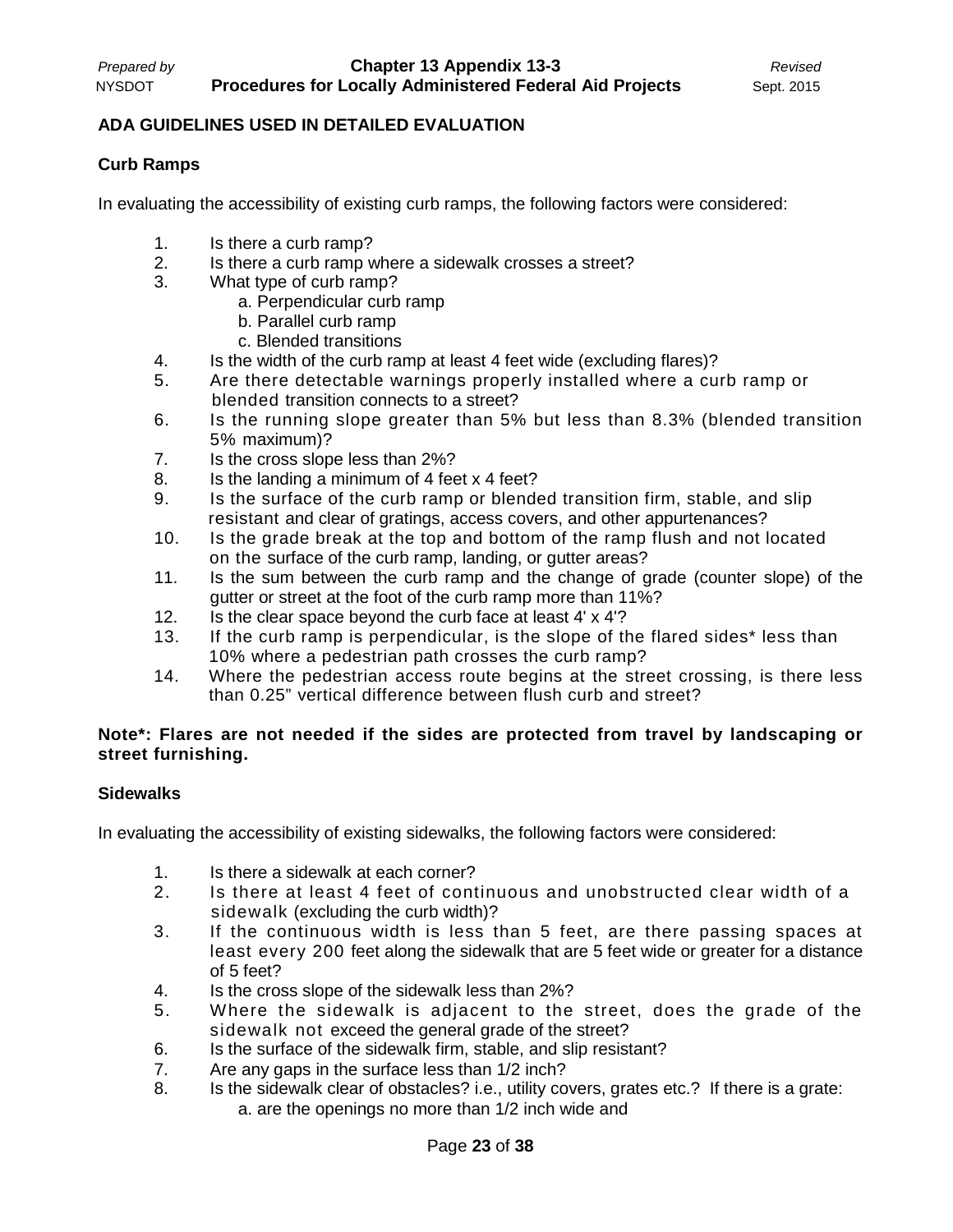| Prepared by   | Chapter 13 Appendix 13-3                                                   | Revised    |
|---------------|----------------------------------------------------------------------------|------------|
| <b>NYSDOT</b> | <b>Procedures for Locally Administered Federal Aid Projects</b>            | Sept. 2015 |
|               | b. do the elongated openings run perpendicular to the direction of travel? |            |

- 9. Is the sidewalk clear of overhanging or protruding objects? If there is a protruding object is:
	- a. the leading edge of that object less than 17 inch and more than 80 inch above the ground, or
	- b. the protrusion less than 4 inches into the travel path of the sidewalk, or
	- c. a barrier is provided no more than 17 inches from the ground where the vertical clearance is less than 80 inches.
- 10. Are any vertical differences in sidewalk surface less than 0.25"?

#### **Crosswalks**

In evaluating the accessibility of existing crosswalks, the following factors were considered:

- 1. Is there a crosswalk that connects two sidewalks across a street?
- 2. Is the width of the marked crosswalk at least 6 feet?
- 3. Does the cross slope of the crosswalk meet the following guidelines:
	- a. If the crosswalk is crossing a street with a stop control, is the cross slope less than 2%?
	- b. If the crosswalk is crossing a street without a stop control, is the cross slope less than 5%?
- 4. Is the running slope of the crosswalk less than 5%?
- 5. If the crosswalk crosses a median, is the length of the median at least 6 feet and does it contain detectable warnings located at curb line or edge of the roadway?
- 6. If the intersection signalized, does it have a pedestrian signal, if so, does the pedestrian signal phase allow enough time for a walking speed of at least 3.5 ft/sec?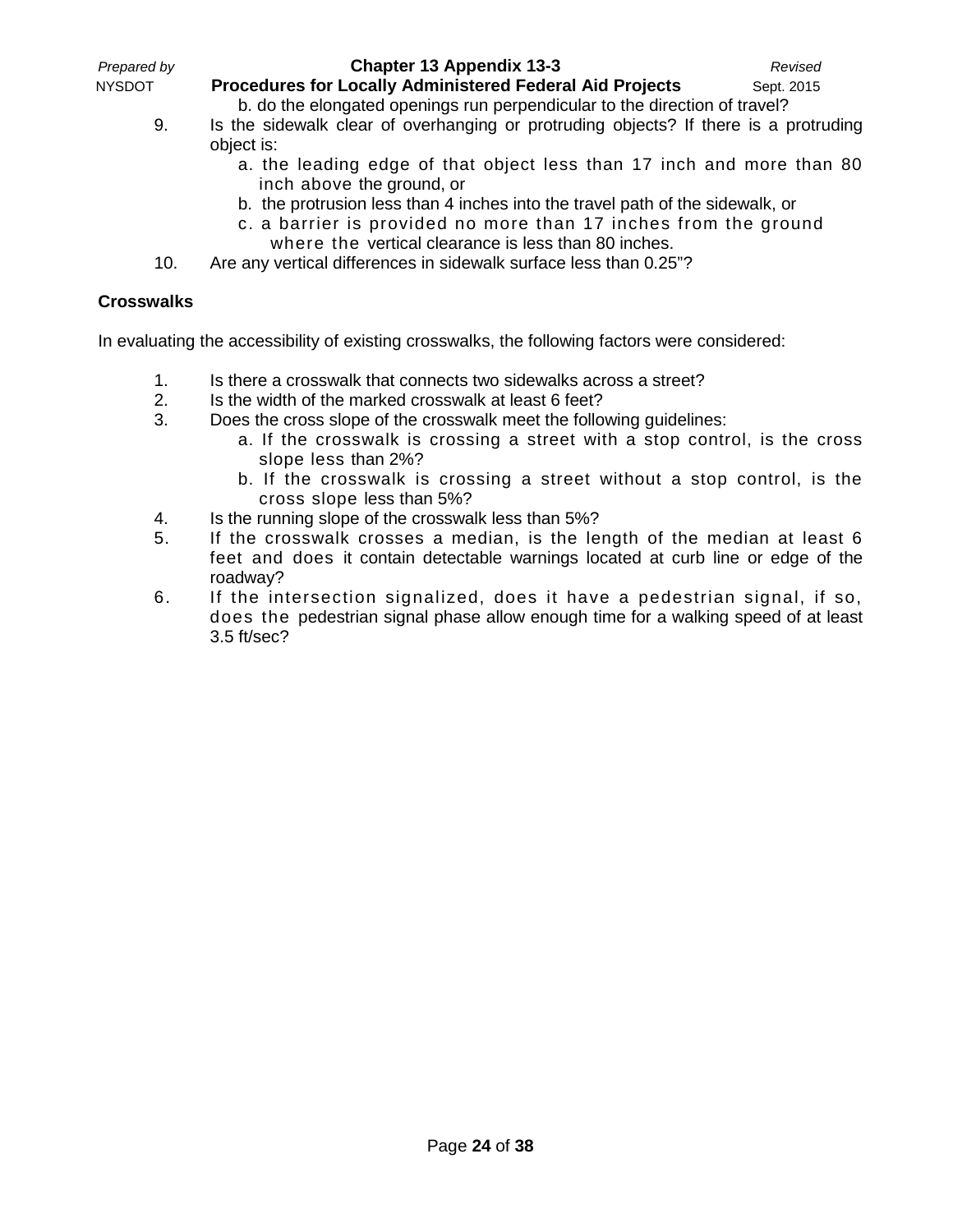### ATTACHMENT B

- ATTACH ADA PRIORITIES MAP
- PRIORITY LISTING OF INTERSECTIONS\*

**NOTE:\* SPONSORS MAY USE THE PROPOSED WORK PLAN SCHEDULE ON PAGES 20.**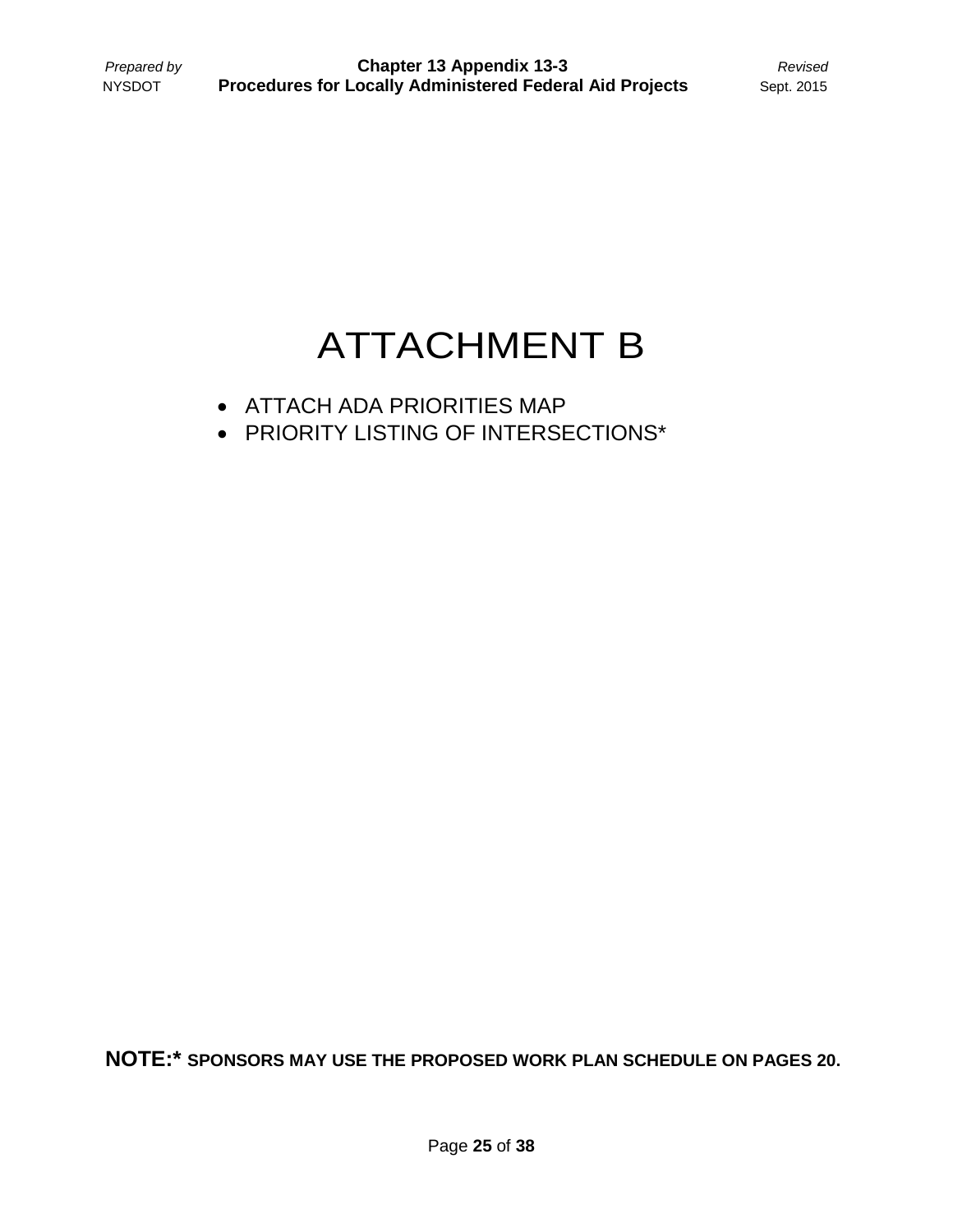### ATTACHMENT C

- ATTACH RESOLUTION ADOPTING ADA DESIGN GUIDELINES
- ATTACH RESOLUTION APPOINTING ADA COORDINATOR
- ATTACH ADA GRIEVANCE PROCEDURE
- ATTACH RESOLUTION ADOPTING THE AMERICANS WITH DISABILITIES ACT
- ATTACH TRANSITION PLAN FOR PEDESTRIAN FACILITIES IN THE PUBLIC RIGHT-OF-WAY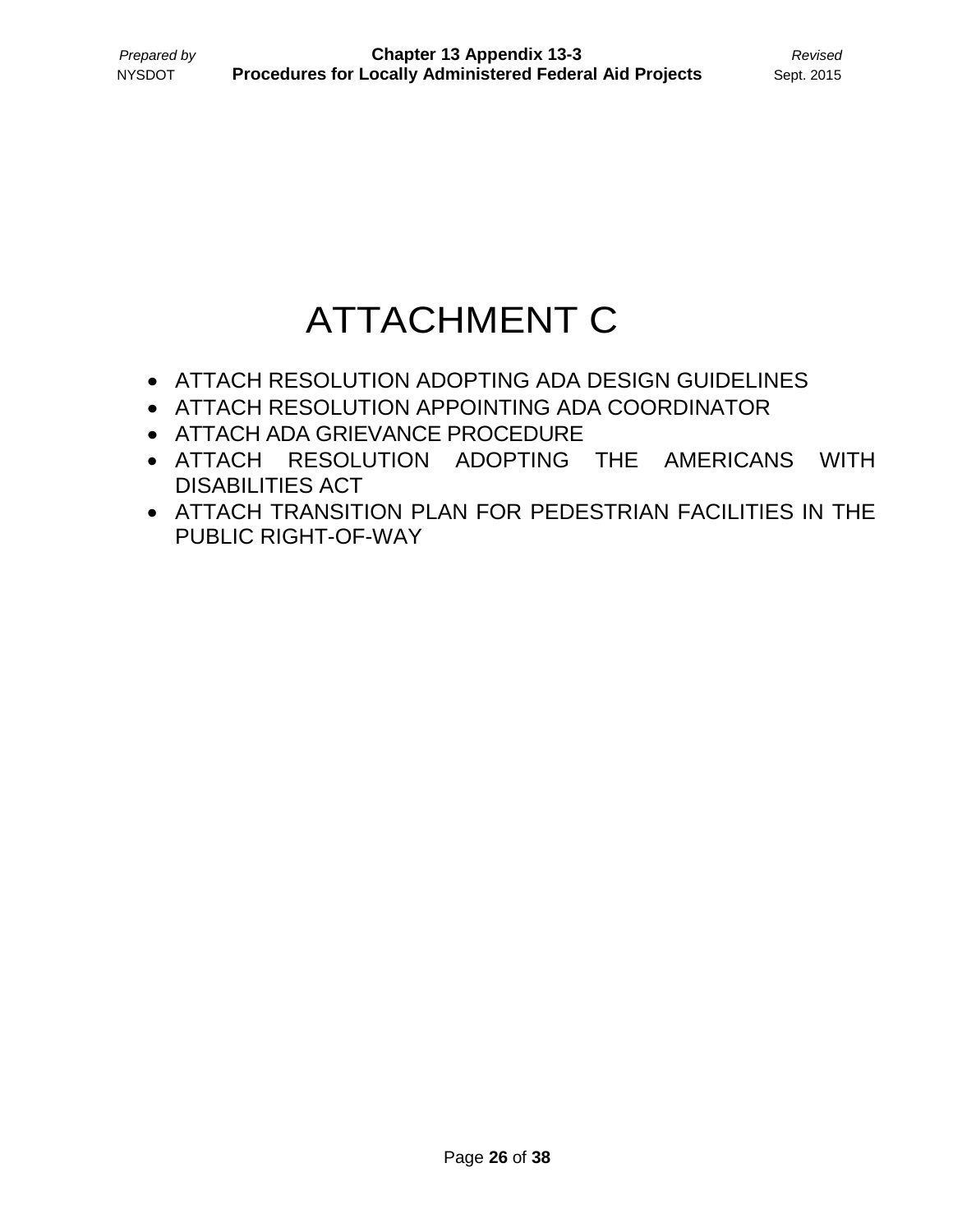## ATTACHMENT D

#### • PUBLIC COMMENT AND RESPONSE FORM (SEE SAMPLE FORM ON NEXT PAGE)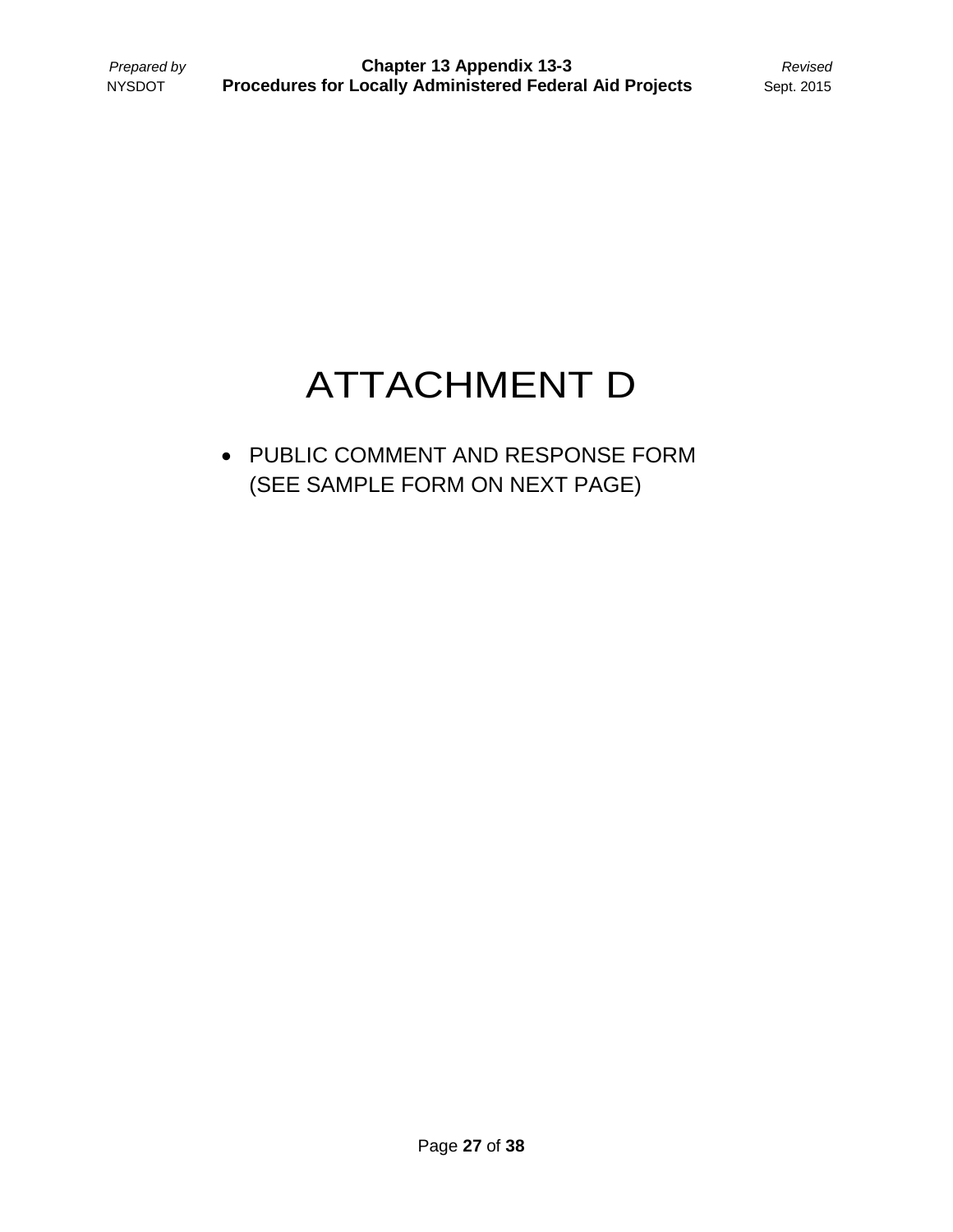#### **PUBLIC COMMENT AND RESPONSE FORM**

**Date of Comment:** 

**Name of Person:**

**Comment:**

**Response:**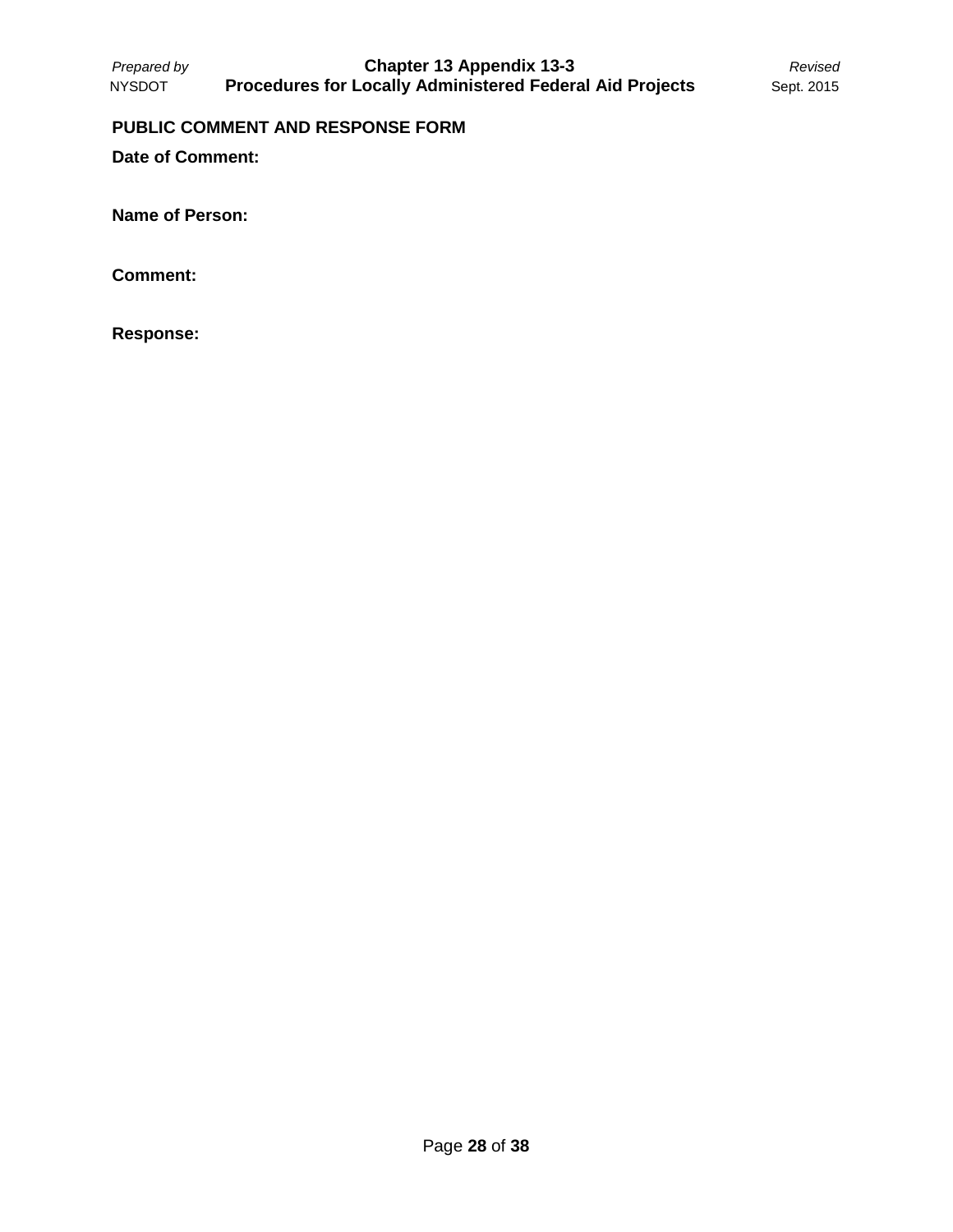# APPENDIX 13-4 SAMPLE TITLE VI PLAN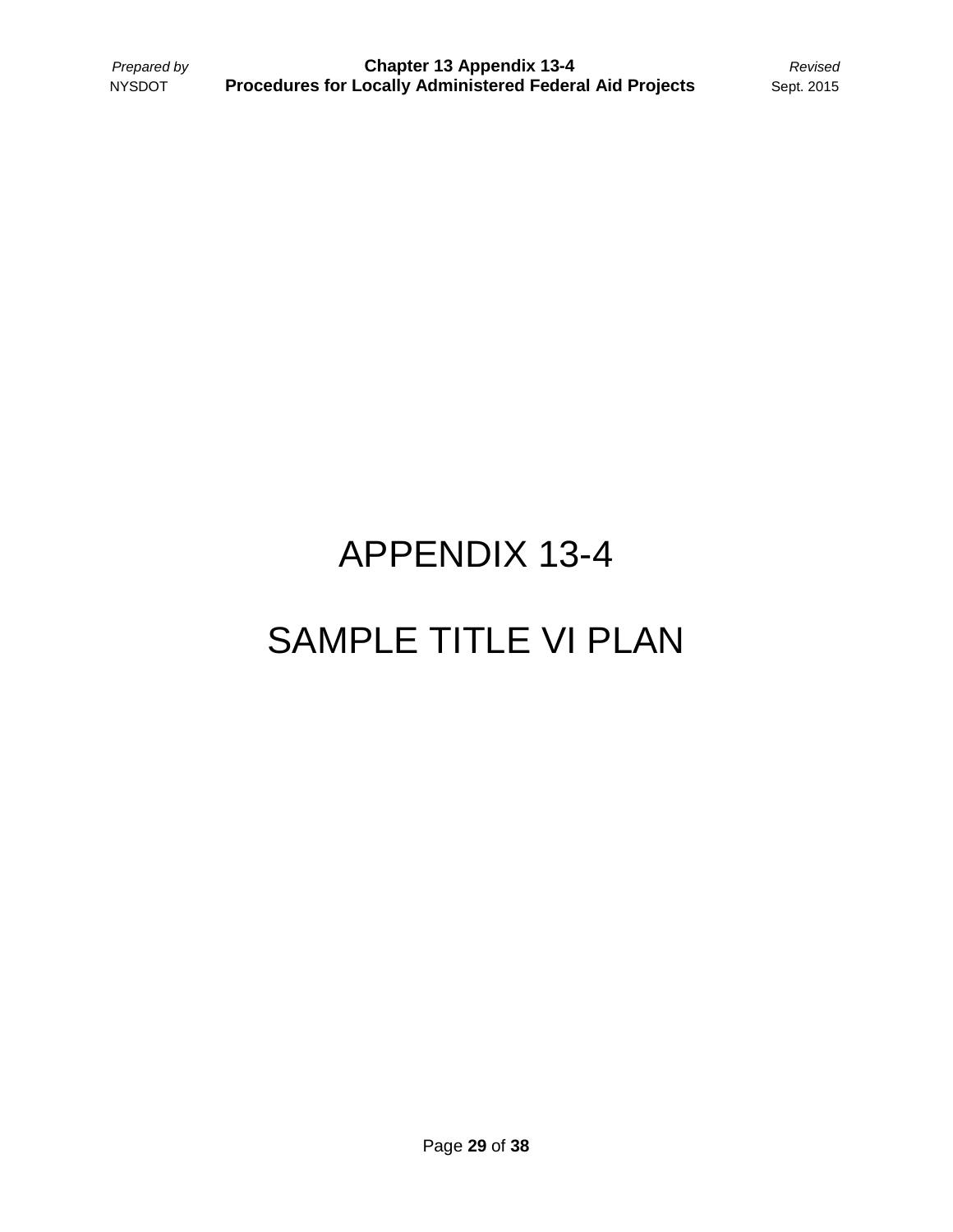### THE (Choose One) OF TITLE VI PLAN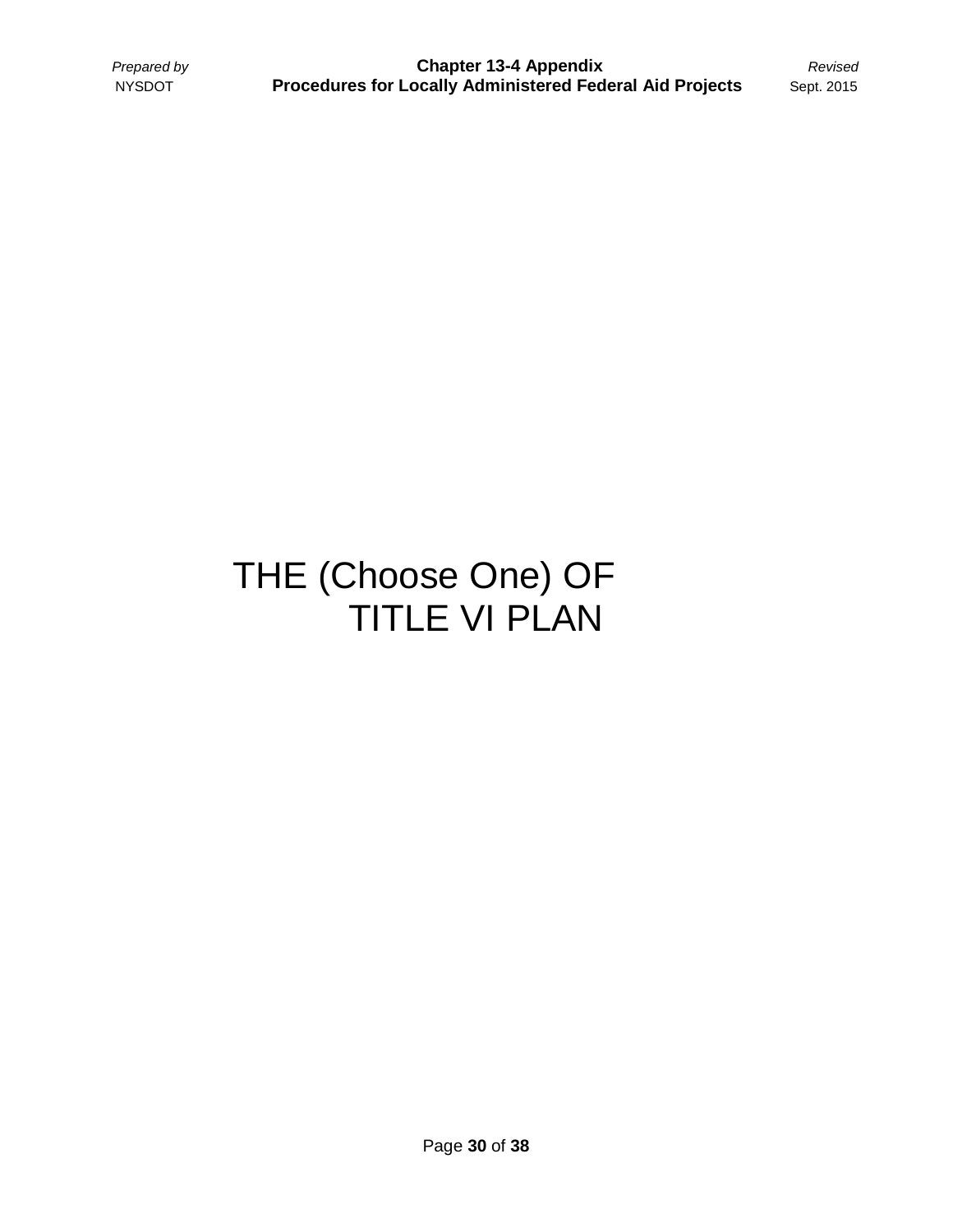Adopted: **Signed by:** \_\_\_\_\_\_\_\_\_\_\_\_\_

**Responsible Local Official (RLO) or Title VI Coordinator or Designee**

#### **TABLE OF CONTENTS**

**Introduction......................................................................................................................... pg.** Description of Title VI of the Civil Rights Act of 1964 and the Sponsor's responsibilities associated with the acceptance of receiving federal funds through the New York State Department of Transportation, (NYSDOT).

#### *Sample Introduction:*

*Title VI of the Civil Rights Act of 1964 prohibits discrimination on the basis of race, color, or national origin. Related statutes, which prohibit discrimination based on sex, disability and age also, are covered in the Sponsor's programs, services and activities. A list of related statutes and federal executive orders is included as Appendix A.* 

*When local governments accept federal aid funds/assistance through the New York State Department of Transportation (NYSDOT) to improve roads, bridges, transit or other public works all other operations of the local government including consultant services are required to abide by Title VI, of the Civil Rights Act of 1964. Additionally, the (Sponsor) includes the principles of Environmental Justice (EJ) into its programs, policies and activities to ensure that all appropriate steps have been taken to identify and address any disproportionately high and adverse human health or environmental effects on minority and low income populations.*

**Policy Statement................................................................................................................. pg.** Issue a policy statement, signed and dated by the Sponsor's head official (Responsible Local Official, RLO) which expresses commitment to the nondiscrimination provisions of Title VI. Circulate the policy statement throughout the Municipal's organization/department and to the general public. Publish such information where appropriate in languages other than English.

**Organization Chart.............................................................................................................. pg.** Provide a copy of the Sponsor's organizational chart. Include the person to perform the duties of the Title VI Coordinator.

**Title VI- Nondiscrimination Assurances............................................................................ pg.** Include a copy of the Sponsor's signed Title VI assurances, including appendices.

**Title VI Coordinator….…………………………………………………………………………….pg.** Appoint someone in a position of authority as the Title VI Coordinator to be responsible for Title VI- Nondiscrimination activities, instructions, complaints and reports. The Title VI Coordinator should have easy access to the head of the organization, (RLO).

**Complaint Procedure.......................................................................................................... pg.** Describe the process the Sponsor has in place to notify and inform the public of its right to file a discrimination complaint.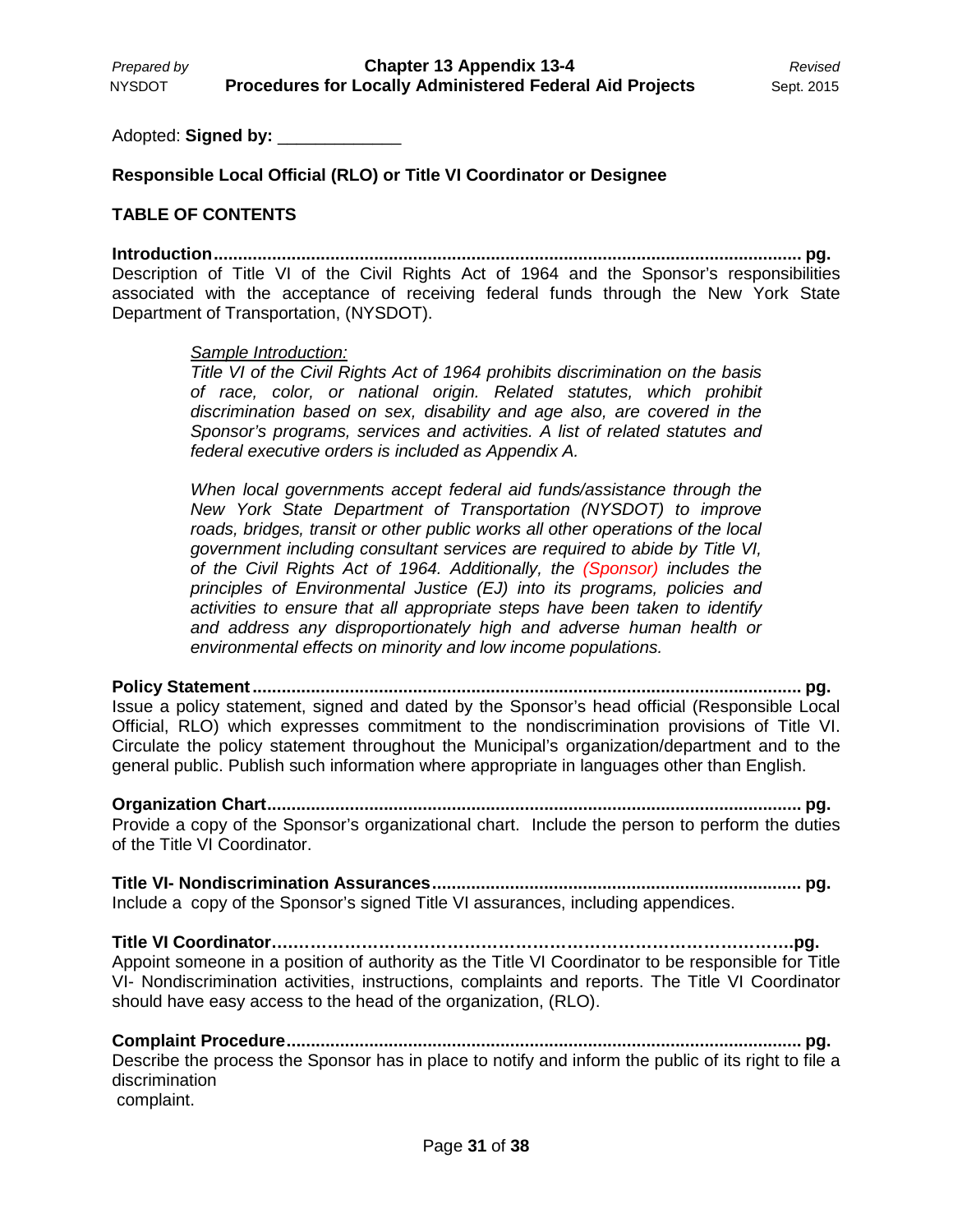**Data Collection.................................................................................................................... pg.** Data should be collected and analyzed to ensure minority groups are not being discriminated against in the delivery of services that are federally funded. NYSDOT and its Sponsors are required to maintain racial and ethnic data showing the extent members of minority groups are beneficiaries of programs receiving federal financial assistance. Data collection can be helpful to identify:

- 1. Needs of all effected persons located within the boundaries of plans or projects.
- 2. Persons impacted and strategies to address impacts.
- 3. Persons to include in the decision-making process.
- 4. Strategies to disseminate information.

**Monitoring ........................................................................................................................... pg.** For each of the following major program areas, summarize how Title VI monitoring is accomplished by the Title VI Coordinator and program area personnel.

- 
- a. Planning and Engineering
- b. Project Development e. Research
- c. Right-of-Way
- 

**Training................................................................................................................................ pg.** Develop a schedule to provide Title VI training to Sponsor's employees and their consultants/contractors and sub-consultants/contractors. Maintain data on frequency of training, locations, number of participants and target audience.

**Public Participation............................................................................................................. pg.** Sponsors are required to have in place effective ways to notify and inform the public of their rights under Title VI and describe how the information is made available. The notice should include information regarding how the public can request additional information and procedures<br>to follow to file a complaint of discrimination. to follow to file a complaint of discrimination.

**Limited English Proficiency Plan....................................................................................... pg.** Sponsors of federal funding are required to have a LEP Plan (**see LEP Plan template Attachment 1**) for providing access to activities and programs for persons with LEP. Sponsors should be able to demonstrate how they ensure meaningful access to their benefits, services and other important operations of its programs and activities for individuals who are LEP.

Note: If a Sponsor's activity will have an impact on an area where 5% or more of the individuals in that area speak a language other than English, materials advertising the activity should be translated into the language spoken in the affected area. Translators should be available to assist individuals at public meetings, hearings, etc. Reasonable efforts should apply even when less than 5% of the Sponsor affected population has LEP needs. Reasonable accommodations for persons with disabilities should be provided as appropriate on a case-by-case basis.

**Appendix A – Nondiscrimination Authorities ................................................................... pg.** Authorities and statues that maybe referenced to within the Title VI Plan.

**Note: Wherever the word** *Sponsor* **appears throughout this document, it refers to the Sponsor indicated on the Cover Page.**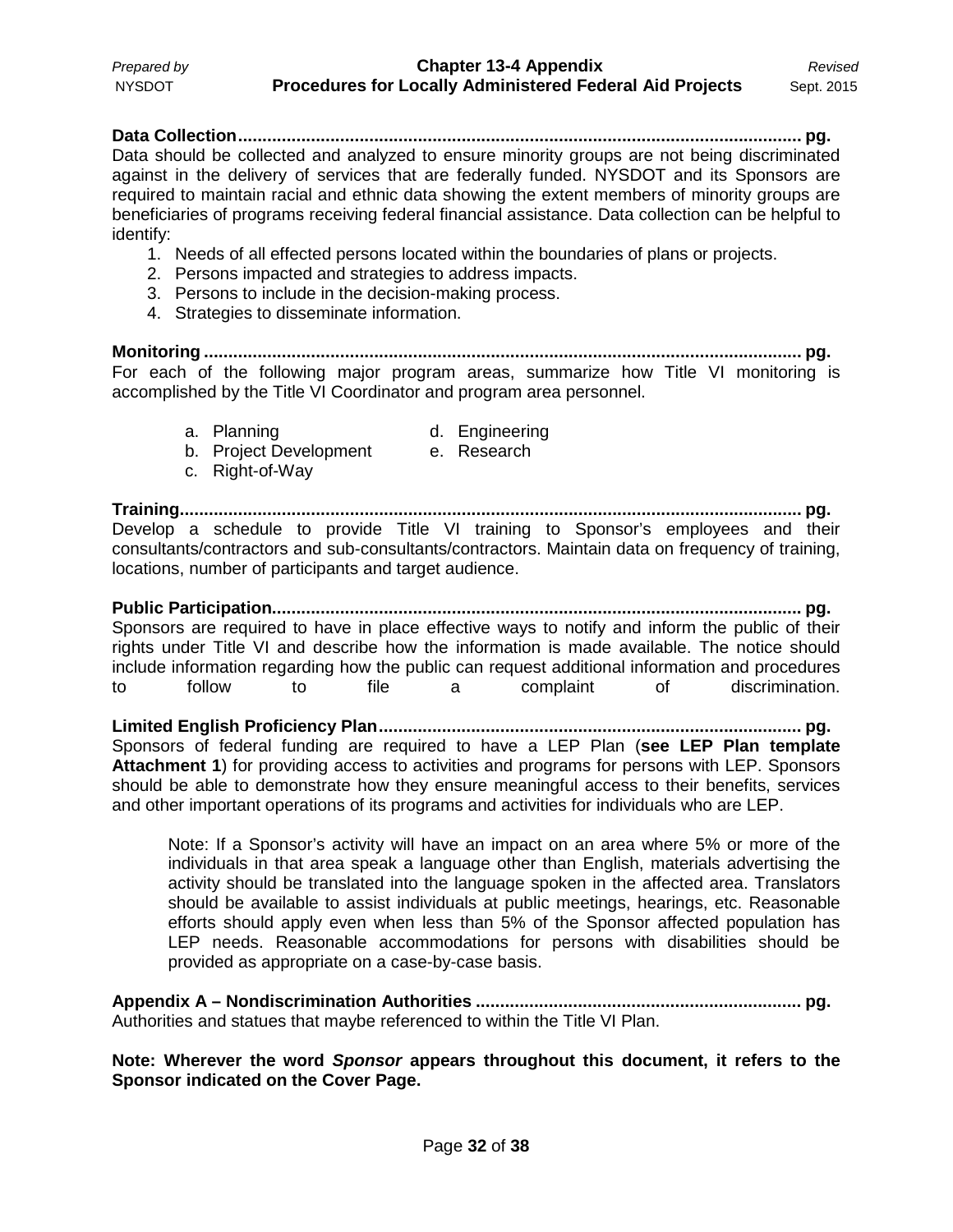### **Appendix A Nondiscrimination Authorities**

- Title VI- of the Civil Rights Act of 1964 (42 USC 2000d et seq);
- Section 162 (a) of the Federal-Aid Highway Act of 1973 (23 USC 324);
- Age Discrimination Act of 1975;
- Section 504 of the Rehabilitation Act of 1973;
- Americans With Disabilities Act of 1990;
- Civil Rights Restoration Act of 1987;
- 49 CFR Part 21;
- 23 CFR Part 200;
- USDOT Order 1050.2;
- Executive Order #12898 (Environmental Justice);
- Executive Order #13166 (Limited-English-Proficiency).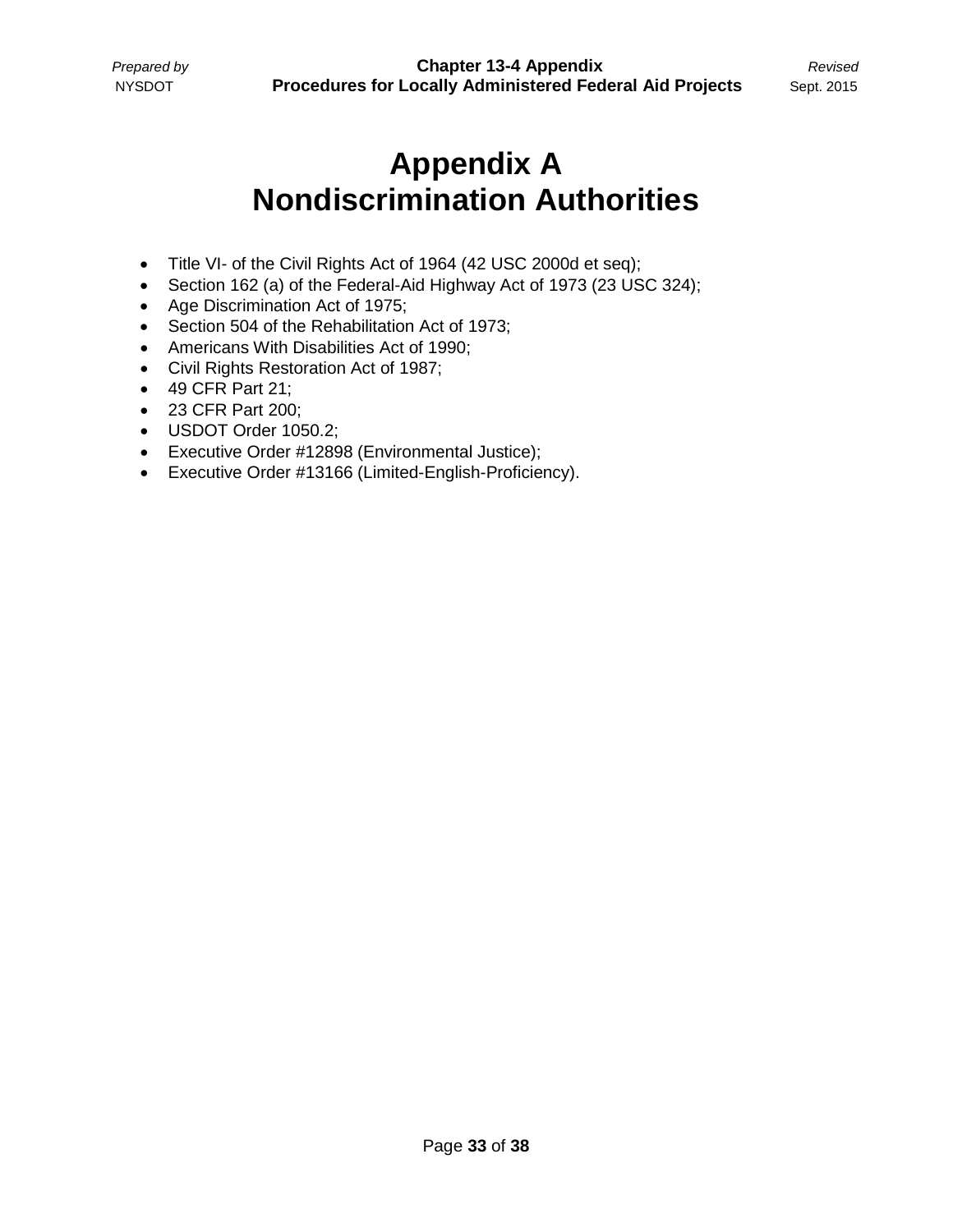### **Attachment 1**

### **Limited English Proficiency Plan SPONSOR NAME**

### **EFFECTIVE DATE**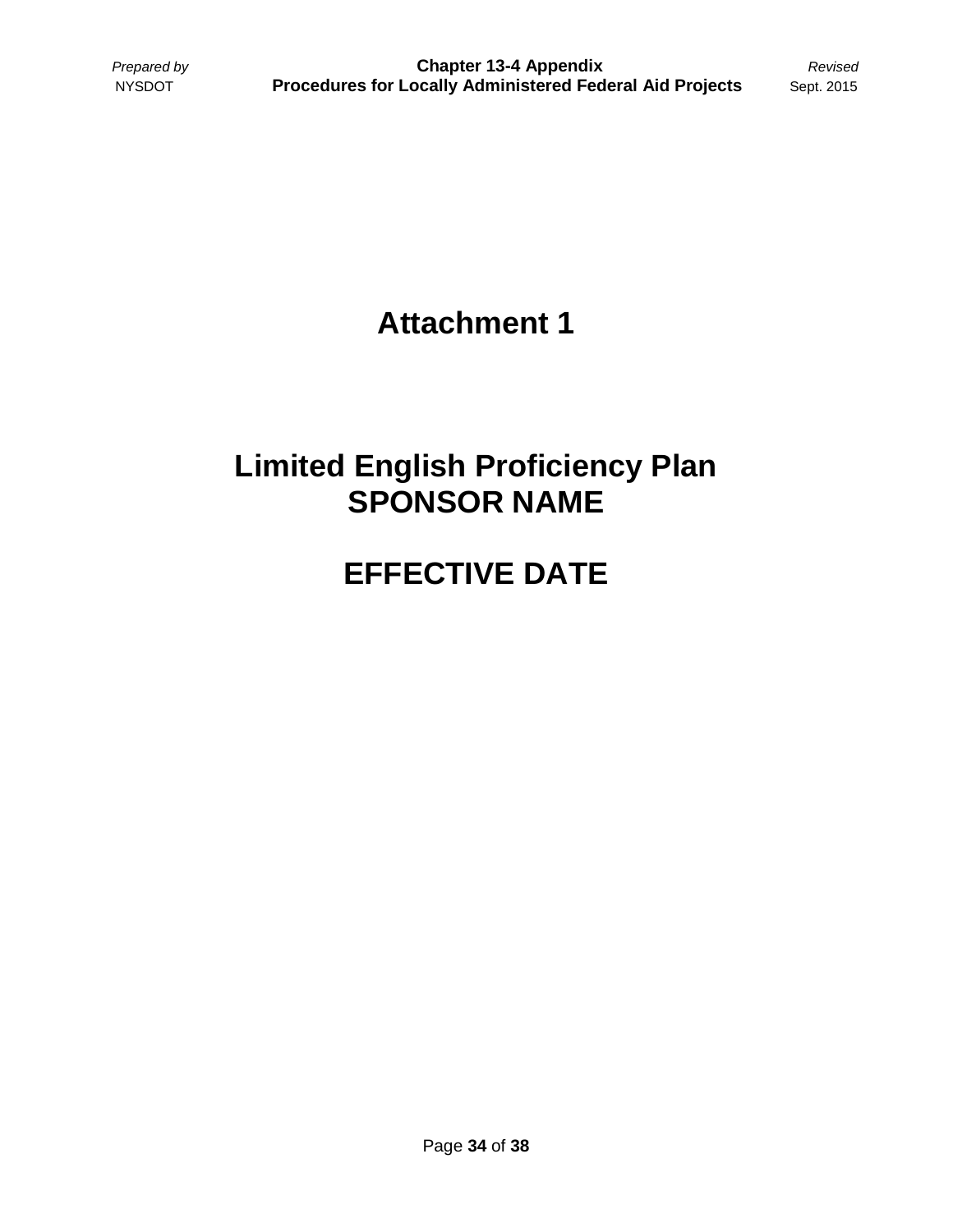Signed by: **and a** 

#### **County Executive or Title VI Coordinator or Designee**

#### **ADDRESS PHONE NUMBER**

#### **INTRODUCTION**

This Limited English Proficiency Plan has been prepared to address the *(Sponsor's)* responsibilities as a recipient of federal financial assistance as they relate to the needs of individuals with limited English proficiency language skills. The plan has been prepared in accordance with Title VI of the Civil Rights Act of 1964, 42 U.S.C. 2000d, et seq., and its implementing regulations, which state that no person shall be subjected to discrimination on the basis of race, color or national origin.

Executive Order 13166, titled *Improving Access to Services for Persons with Limited English Proficiency,* indicates that differing treatment based upon a person's inability to speak, read, write or understand English is a type of national origin discrimination which is covered under Title VI It directs each agency to publish guidance for its respective recipients clarifying their obligation to ensure that such discrimination does not take place. This order applies to all state and local agencies (Sponsors) which receive federal funds.

#### **Plan Summary**

The *(Sponsor)* has developed this *Limited English Proficiency Plan* to help identify reasonable steps for providing language assistance to persons with limited English proficiency (LEP) who wish to access services provided. As defined Executive Order 13166, LEP persons are those who do not speak English as their primary language and have limited ability to read, speak, write or understand English. This plan outlines how to identify a person who may need language assistance, the ways in which assistance may be provided, staff training that may be required, and how to notify LEP persons that assistance is available.

In order to prepare this plan, the *(Sponsor)* used the four-factor LEP analysis which considers the following factors:

- 1. The number or proportion of LEP persons in the service area who may be served by the *(Sponsor)*.
- 2. The frequency with which LEP persons come in contact with *(Sponsor)* services.
- 3. The nature and importance of services provided by the *(Sponsor)* to the LEP population.
- 4. The interpretation services available to the *(Sponsor)* and overall cost to provide LEP assistance. A summary of the results of the four-factor analysis is in the following section.

#### **MEANINGFUL ACCESS: FOUR-FACTOR ANALYSIS**

#### **The number or proportion of LEP persons in the service area who may be served or are likely to require**

The staff reviewed the 2006-2010 American Community Survey 5-Year Estimates for New York State and determined that individuals in service area *0***%** of the population] speak a language other than English. Of those, individuals have limited English proficiency; that is; they speak English less than "very well" or "not at all." This is only *0*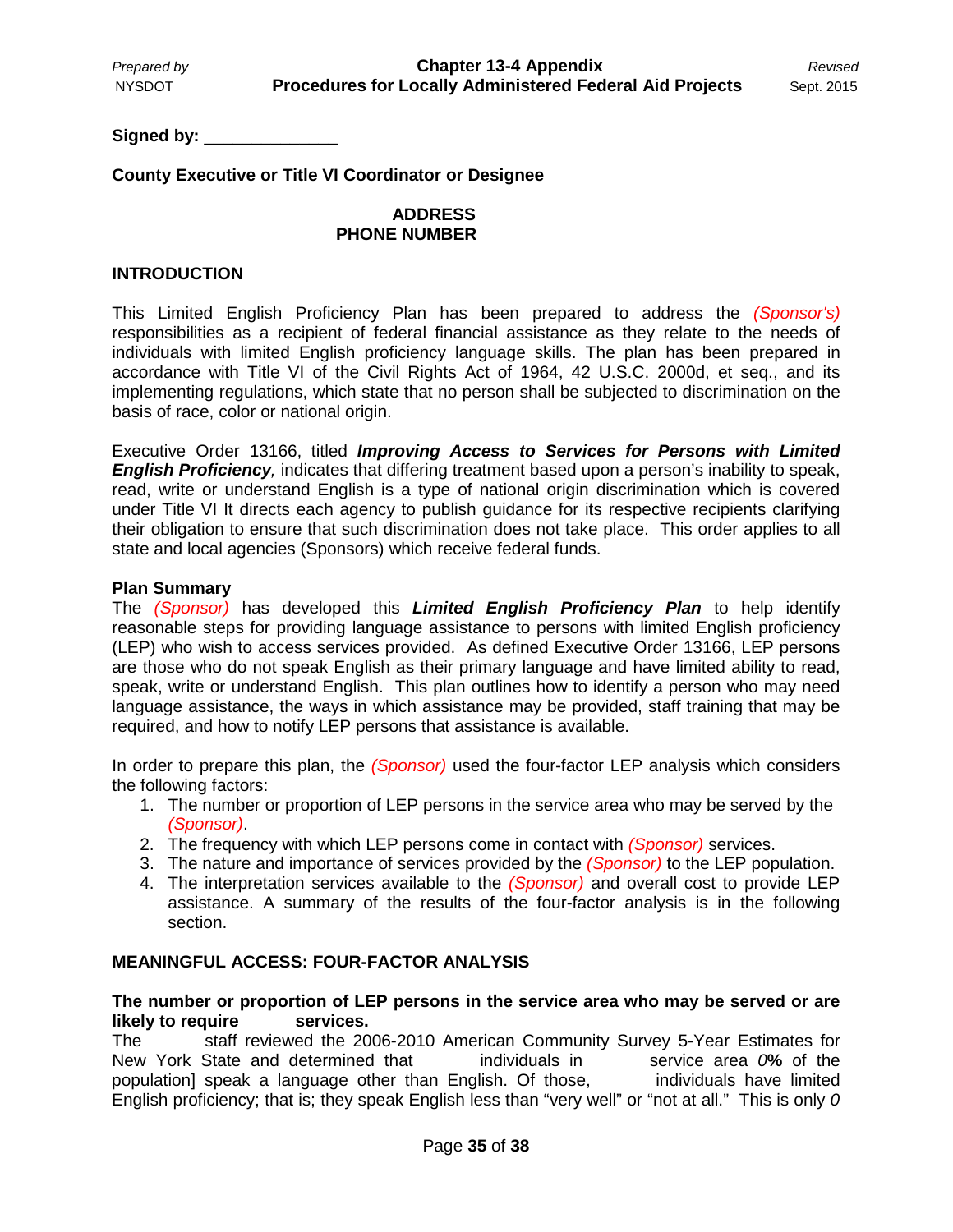| Prepared by   | <b>Chapter 13-4 Appendix</b>                                    | Revisea    |
|---------------|-----------------------------------------------------------------|------------|
| <b>NYSDOT</b> | <b>Procedures for Locally Administered Federal Aid Projects</b> | Sept. 2015 |

**%** of the overall population in the service area. In service area, of those persons with limited English proficiency, *0*% speaks **German,** *0*% speaks **Spanish**, *0*% speaks **African languages,** *0*% speaks **Chinese,** *0*% speaks **Serbo-Croatian,** *0*% speaks **Scandinavian,** *0*% speaks **Japanese**, *0*% speaks **Russian,** *0*% speaks **other Indic languages,** *0*% speaks **Vietnamese**, *0*% speaks **French,** *0*% speaks **Tagalog,** *0*% speaks **other Slavic languages,** *0*% speaks **Arabic, Indo-European languages,** *0***%** speaks **Native North American Languages,** and *0***% speaks all other languages**.

**The frequency with which LEP persons come in contact with services.** The staff reviewed the frequency with which their office staff and department staff have, or could have, contact with LEP persons. This includes documenting phone inquiries or office visits. To date, the has had requests for interpreters and requests for translated program documents as follows: The other staff have had very little translated program documents as follows: . . . The contact with LEP persons.

**The nature and importance of services provided by the to the LEP population.**  There is no large geographic concentration of any type of LEP individuals in the service area for the  $\sim$  The overwhelming majority of the population.  $O\%$ , speak only English. As a result. . The overwhelming majority of the population,  $O$ %, speak only English. As a result, there are few social, service, or professional and leadership organizations within the service area that focus on outreach to LEP individuals. The staff are most likely to encounter LEP individuals through office visits, phone conversations, notifications from department staff of impacts on service area services and attendance at meetings.

**The resources available to the and overall costs to provide LEP assistance.** The reviewed its available resources that could be used for providing LEP assistance, which of its documents would be most valuable to be translated if the need should arise, and contacted local citizens that would be willing to provide voluntary Spanish translation if needed within a reasonable time period. Other language translation if needed would be provided through bilingual staff or a telephone interpreter line for which the would pay a fee.

#### **LANGUAGE ASSISTANCE**

A person who does not speak English as their primary language and who has a limited ability to read, write, speak or understand English may be a Limited English Proficient person and may be entitled to language assistance with respect to services. Language assistance can include interpretation, which means oral or spoken transfer of a message from one language into another language and/or translation, which means the written transfer of a message from one language into another language.

How the staff may identify an LEP person who needs language assistance:

- Post notice of LEP Plan and the availability of interpretation or translation services free of charge in languages LEP persons would understand.
- All staff will be provided with language identification cards to assist in identifying the language interpretation needed if the occasion arises.
- All staff will be informally surveyed periodically on their experience concerning any contacts with LEP persons during the previous year.
- When the sponsors an informational meeting or event, a staff person may greet participants as they arrive. By informally engaging participants in conversation it is possible to gauge each attendee's ability to speak and understand English. Although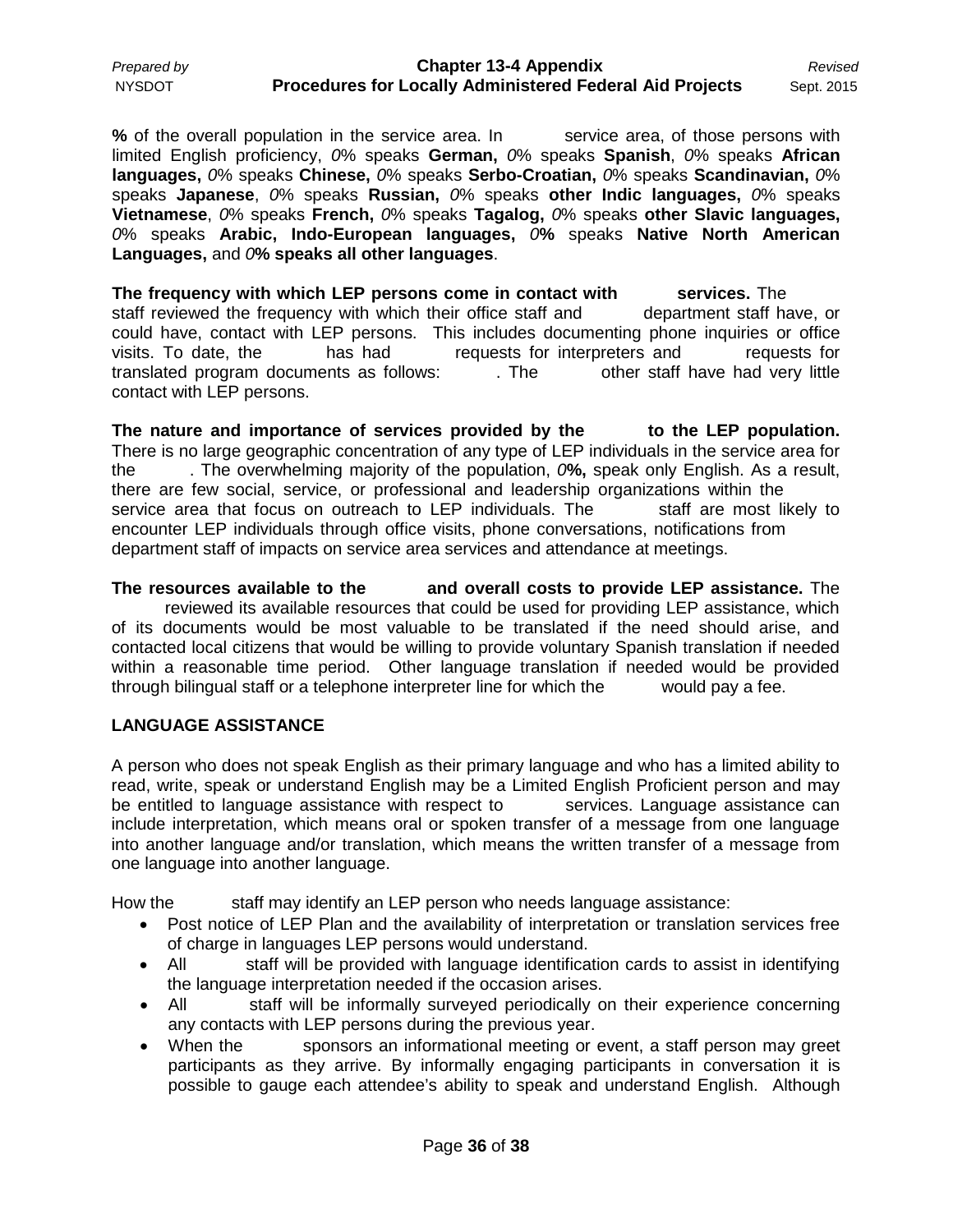translation may not be able to be provided at the event it will help identify the need for future events.

#### **Language Assistance Measures**

Although there is a very low percentage of LEP individuals in the service area, that is, persons who speak English less than "very well" or "not at all", it will strive to offer the following measures:

- **1.** The staff will take reasonable steps to provide the opportunity for meaningful access to LEP clients who have difficulty communicating English.
- **2.** The following resources will be available to accommodate LEP persons:
- Volunteer interpreters for the Spanish language are available and will be provided within a reasonable time period.
- Language interpretation will be accessed for all other languages through a telephone interpretation service.

#### **STAFF TRAINING**

The following training will be provided to all staff:

- Information on the Title VI-Nondiscrimination Policy and LEP responsibilities.
- Description of language assistance services offered to the public.
- Use of interpreter service provider's language identification cards.
- Documentation of language assistance requests.
- How to handle a potential Title VI /LEP complaint.

#### **All contractors or subcontractors performing work for the** \_\_\_\_\_\_\_ **will be required to follow the Title VI /LEP guidelines.**

#### **TRANSLATION OF DOCUMENTS**

The weighed the cost and benefits of translating documents for potential LEP groups. Considering the expense of translating the documents, the likelihood of frequent changes in documents and other relevant factors, at this time it is an unnecessary burden to have any documents translated.

Due to the very small local LEP population, the does not have a formal outreach procedure in place, as of **2014**. Translation resources have been identified and are limited in this region. However, when and if the need arises for LEP outreach, the will consider the following options:

- When staff prepares a document, or schedules a meeting, for which the target audience is expected to include LEP individuals, then documents, meeting notices, flyers, and agendas will be printed in an alternative language based on the known LEP population.
- will assess requests for translation of documents based on the possible impacts and known LEP population.